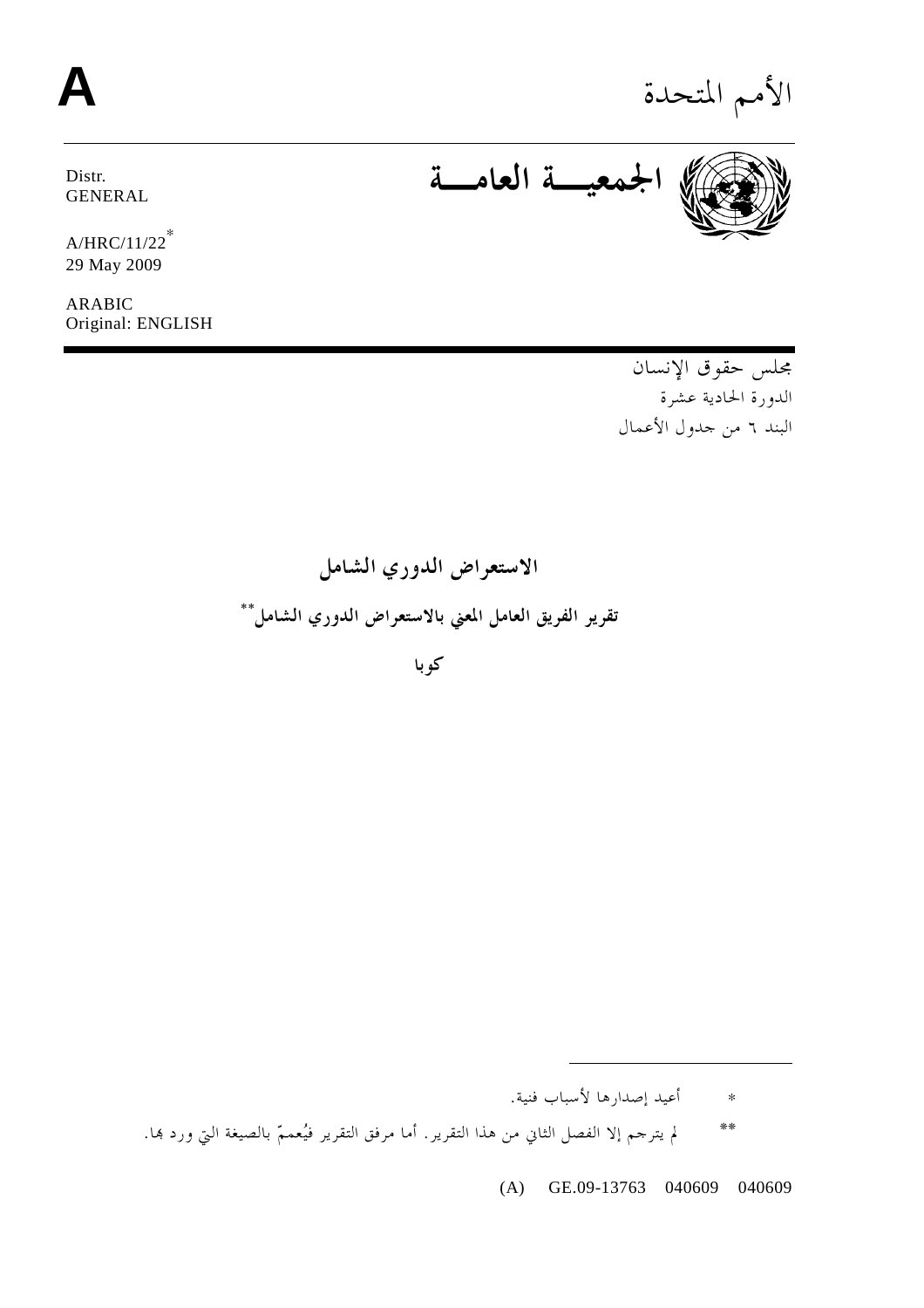# **CONTENTS**

# *Paragraphs Page*

|                                                     |  |           |  | 3             |
|-----------------------------------------------------|--|-----------|--|---------------|
| I. SUMMARY OF THE PROCEEDINGS OF THE REVIEW PROCESS |  | $5 - 129$ |  | 3             |
|                                                     |  | $5 - 50$  |  | $\mathcal{R}$ |
|                                                     |  |           |  |               |
|                                                     |  |           |  | 23.           |
| Annex                                               |  |           |  |               |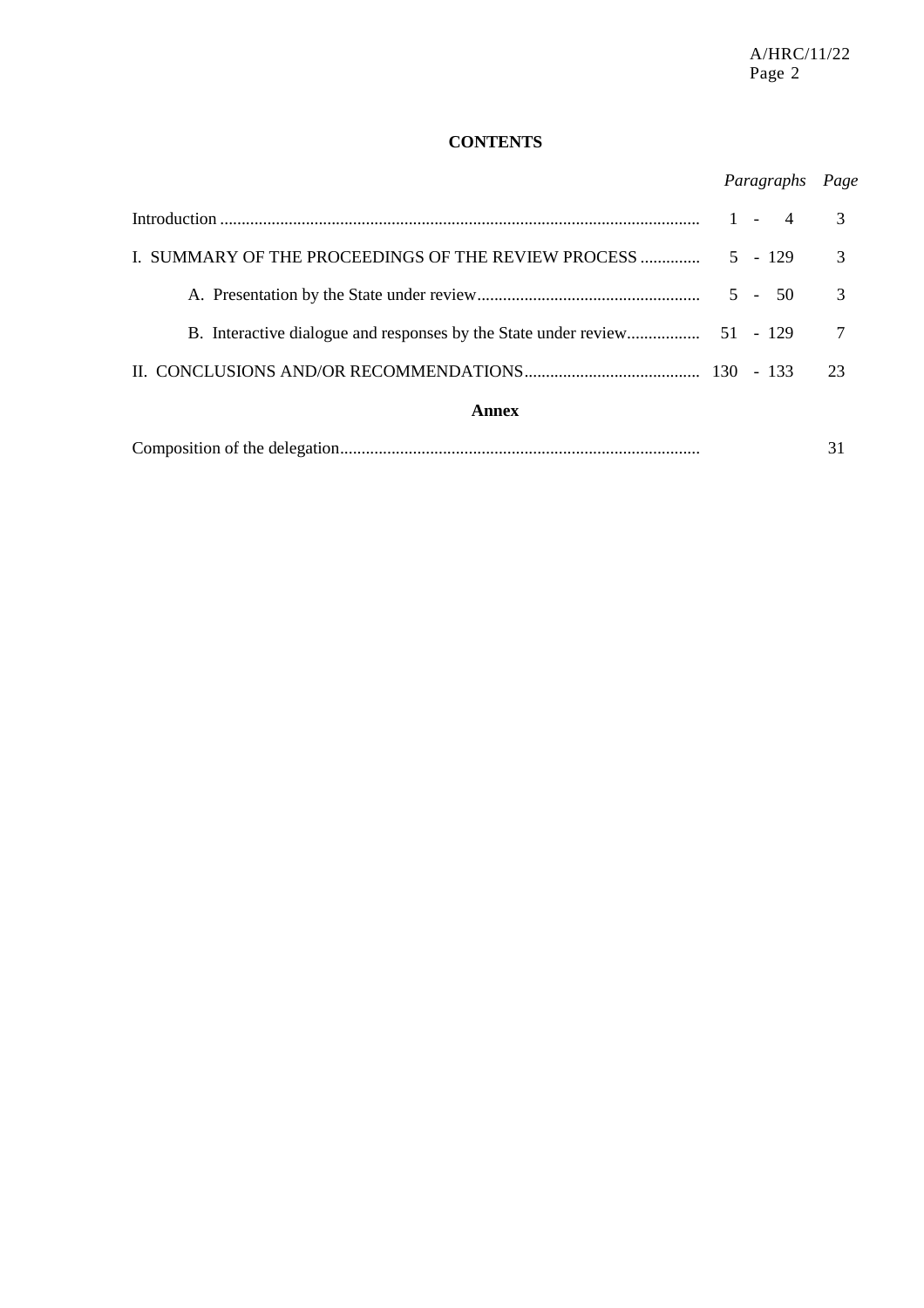# **Introduction**

1. The Working Group on the Universal Periodic Review (UPR), established in accordance with Human Rights Council resolution 5/1 of 18 June 2007, held its fourth session from 2 to 13 February 2009. The review of Cuba was held at the 8th meeting on 5 February 2009. The delegation of Cuba was headed by H. E. Mrs. María Esther Reus González. Minister of Justice. At its meeting held on 9 February 2009, the Working Group adopted the present report on Cuba.

2. On 8 September 2008, the Human Rights Council selected the following group of rapporteurs (troika) to facilitate the review of Cuba: Bosnia and Herzegovina, Gabon and Uruguay.

3. In accordance with paragraph 15 of the annex to resolution 5/1, the following documents were issued for the review of Cuba:

 (a) A national report submitted made in accordance with paragraph 15(a) (A/HRC/WG.6/4/CUB/1);

 (b) A compilation prepared by the Office of the High Commissioner for Human Rights (OHCHR), in accordance with paragraph 15 (b) (A/HRC/WG.6/4/CUB/2);

 (c) A summary prepared by OHCHR, in accordance with paragraph 15(c) (A/HRC/WG.6/4/CUB/3).

4. A list of questions prepared in advance by Canada, the Czech Republic, Denmark, Germany, Latvia, Liechtenstein, the Netherlands, Sweden, the United Kingdom of Great Britain and Northern Ireland, was transmitted to Cuba through the troika. These questions, as well as the answers from Cuba, are available on the extranet of the UPR.

## **I. SUMMARY OF THE PROCEEDINGS OF THE REVIEW PROCESS**

#### **A. Presentation by the State under review**

5. H.E. Mrs. María Esther Reus, Minister of Justice of the Republic of Cuba, presented the report, which resulted from a wide and participative national process of consultations that involved all stakeholders.

6. This process coincided with the 50th anniversary of the triumph of the Cuban Revolution, a historic event that allowed all Cubans to fully enjoy all of their human rights.

7. The profound transformations taken up by the Revolution ensured the eradication of the structural injustices inherited from the colonial and neo-colonial periods.

8. The Cuban people, in the exercise of its right to self-determination, set up a truly representative and genuinely autochthonous political system which would guarantee real participation by all the people in the exercise of public power.

9. The Cuban political system respects and promotes the widest plurality of ideas, guaranteeing ways and means for participation and debate.

10. The key quality of the Cuban political system is its capacity for permanent improvement by full, genuine and periodic participation by the people.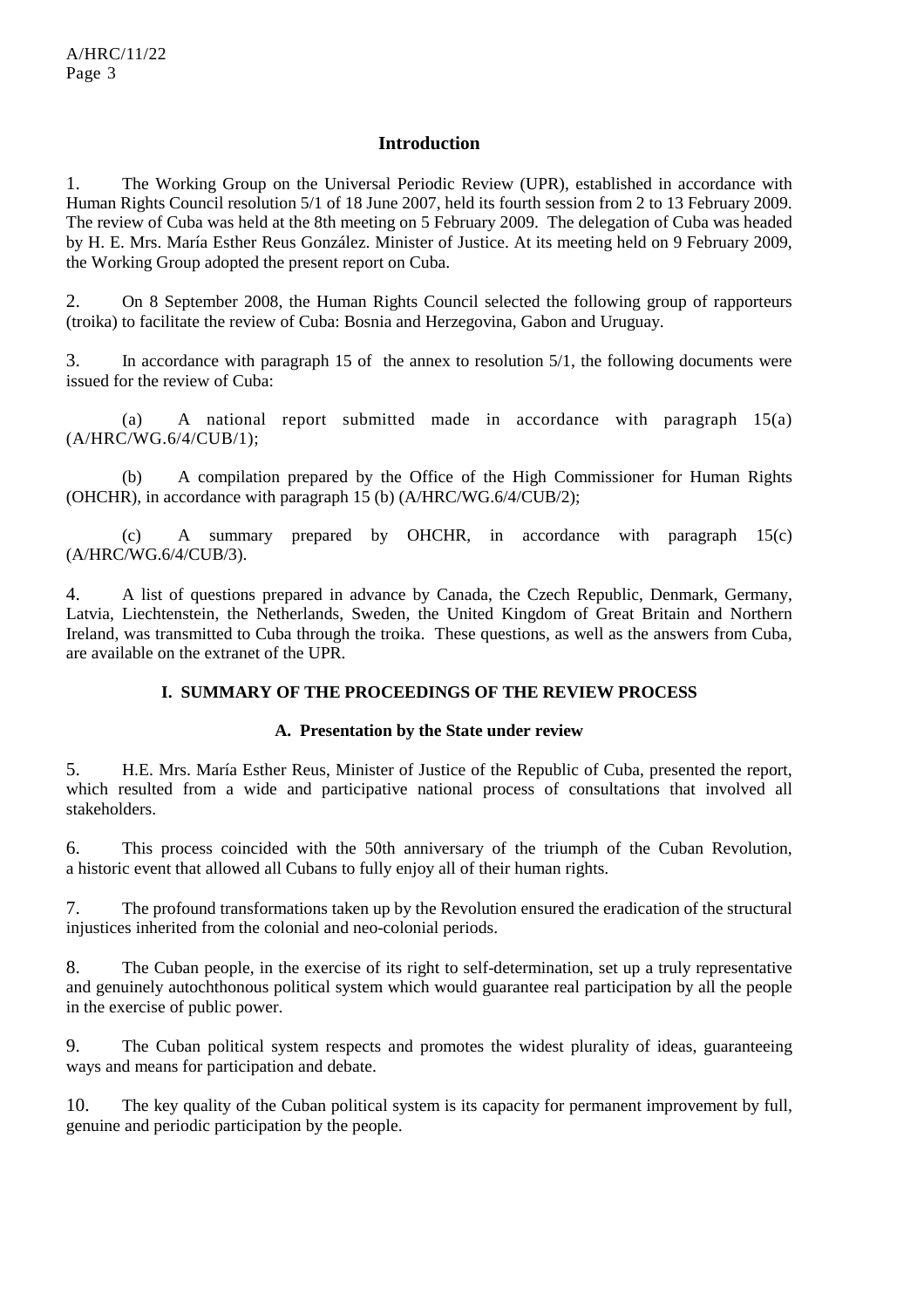11. The Constitution of the Republic – approved by the positive vote of 98 per cent of the electorate – establishes the basis and principles of the Cuban State.

12. The National Assembly of the Peoples' Power is the supreme body of State power. It represents and expresses the sovereign will of the people and is the only body having constituent and legislative legal authority.

13. The people nominate and elect their representatives by free, direct and secret vote. The members of the Council of State and its president must be elected as deputies. Every Cuban citizen has the right to elect and to be elected.

14. The composition of the National Assembly of the Peoples' Power represents the diversity of the Cuban society. All sectors of the population are represented by the 614 parliamentary deputies. More than 28 percent are workers, peasants, service sector workers, teachers and health workers; 43 percent are women; 36 percent are Afro-descendants. More than 56 percent were born after the triumph of the Revolution.

15. Direct forms of democracy are promoted together with a participative culture. Important decisions are passed only after the broadest possible public consensus has been reached.

16. In 2008, a broad process of debate on the subject of the Cuban reality was carried out. There were 215,687 public meetings held with the participation of more than 5 million Cubans. More than 1,300,000 observations, critiques and proposals were made; all of them are being dealt with.

17. The Constitution and domestic law enshrined citizens' rights, obligations and guarantees. Promotion and protection of human rights is guaranteed through effective legislation and institutions, as well as policies and programmes directed towards their practical implementation.

18. Human rights are duly developed and guaranteed by numerous substantive and procedural laws and norms in effect fully compatible with the rights recognized in the Universal Declaration and other international human rights instruments.

19. The right to life, liberty and security of the person constitute milestones for the conduct of Cuban authorities. Since the year 1959, there has not been one single case of extra-judicial execution, enforced disappearance or torture.

20. Cuba respects and guarantees freedom of religion with no discrimination whatsoever. There are more than 400 religions and religious institutions.

21. Freedoms of opinion, expression, and information and of the press are recognized for every citizen.

22. Information and communications technologies (ICTs) are at the service of all the people. Training in their use is free of charge and access to ICTs is facilitated through social and community centres and institutions, to provide as wide as possible access.

23. Equality and non-discrimination are fully guaranteed.

24. Advances achieved in subjects related to gender equality are substantial. Actions directed towards the advancement of women are implemented.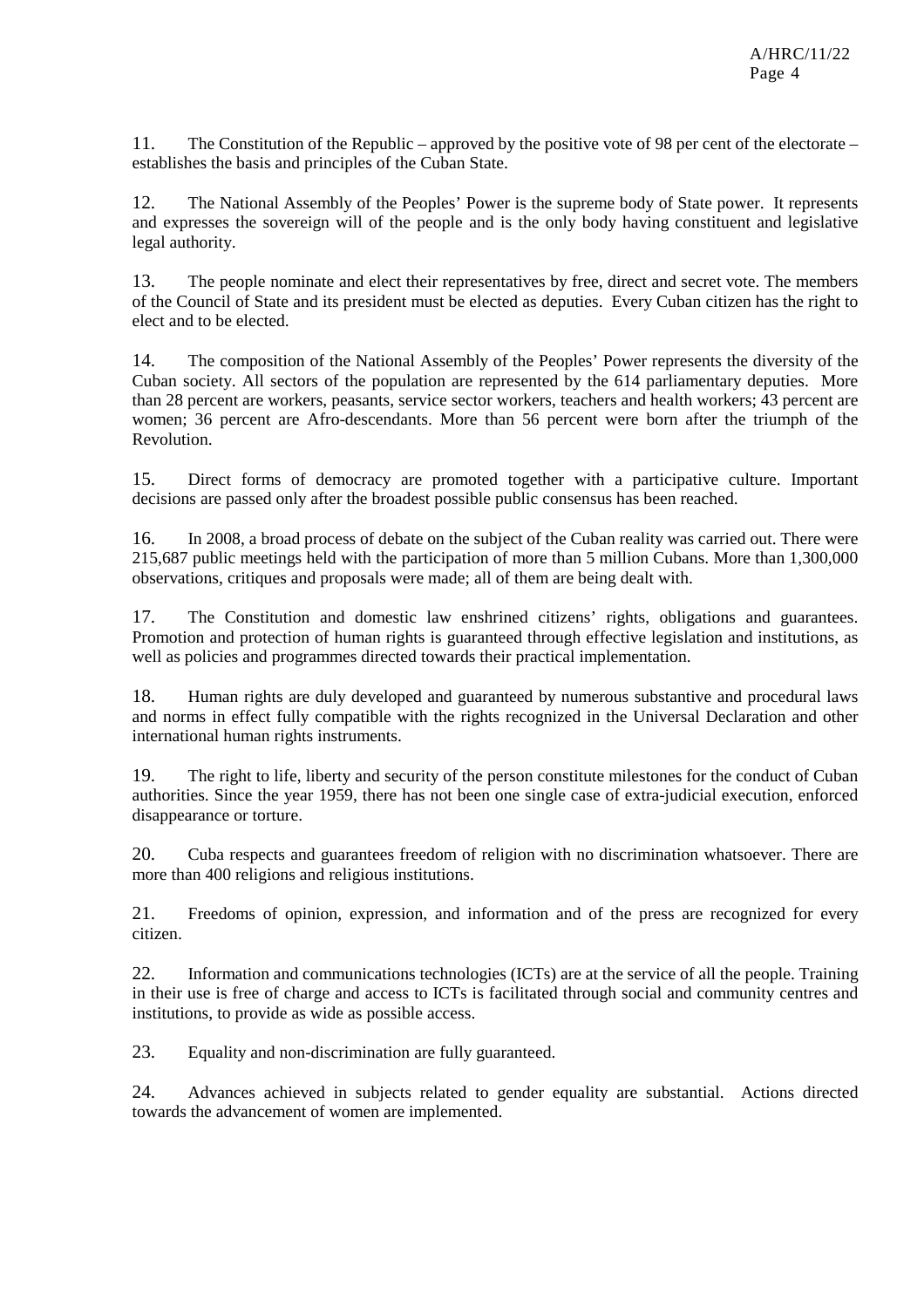25. Women are 46 percent of the work force in the civil State sector. The number of women in decision-making positions represents 38 percent of the total. Women are 66 percent of the technical and professional workers in the civil State sector. In the Council of State which was elected in 2008 the number of women increased from 16 to 26 percent.

26. Cuba has also attained significant advances in the achieving of economic, social and cultural rights.

27. Education is universally accessible and free of charge at all levels. Cuba has more than surpassed the 6 goals of the UNESCO Education for All Programme.

28. Seventy-three percent of young Cubans between the ages of 18 and 23 are enrolled in universities. Cuba has 1 teacher for every 30 inhabitants. 100 percent of children with special education needs receive that kind of attention in schools outfitted for that purpose.

29. Important programmes directed towards excellence in education are implemented, among them: computer education from the primary level; technical-didactic supports such as TV and video in every classroom; the creation of two educational television channels; special university- level programmes for elderly persons; university teaching units in every municipality throughout the country, with the goal of making access to this level universal.

30. The right to culture is fully guaranteed and is within the reach of every social sector. Culture and science in all their manifestations are encouraged and promoted. Freedom of artistic creation is advocated.

31. The right to work has constitutional status. At the end of 2008, Cuba reached an unemployment rate of 1.6 percent. There are programmes that look after the special needs of women, youth, disabled persons and those people who have served sentences of deprivation of liberty, among others.

32. Every Cuban is assured access to quality health services that are free of charge. The National Health System is totally State-funded. Cuba has health indicators similar to those in developed countries. Infant mortality in children less than a year old was 4.7 for every thousand live births in 2008. Life expectancy at birth is 78 years old.

33. Cuba is moving towards preventive examinations of the entire population for the early diagnosis of diseases. The effectiveness of other programmes like the maternal-and-infant health and vaccination programmes is being improved; the vaccination programme guarantees one of the world's widest immunization coverages.

34. Cuba has also shared what it has, contributing in solidarity to the realization of human rights of other peoples throughout the world.

35. In the period from 1963 to May 31, 2008, Cuban cooperation abroad included the participation of more than 341,000 civilian collaborators in 154 countries.

36. At present, almost 51,000 Cuban professionals and technicians are providing their services in 96 countries. Of these, more than 38,000 are working in the health sector in 74 countries.

37. "Operación Milagro" (Operation Miracle) has led to more than 1,300,000 patients in 33 countries recovering their sight.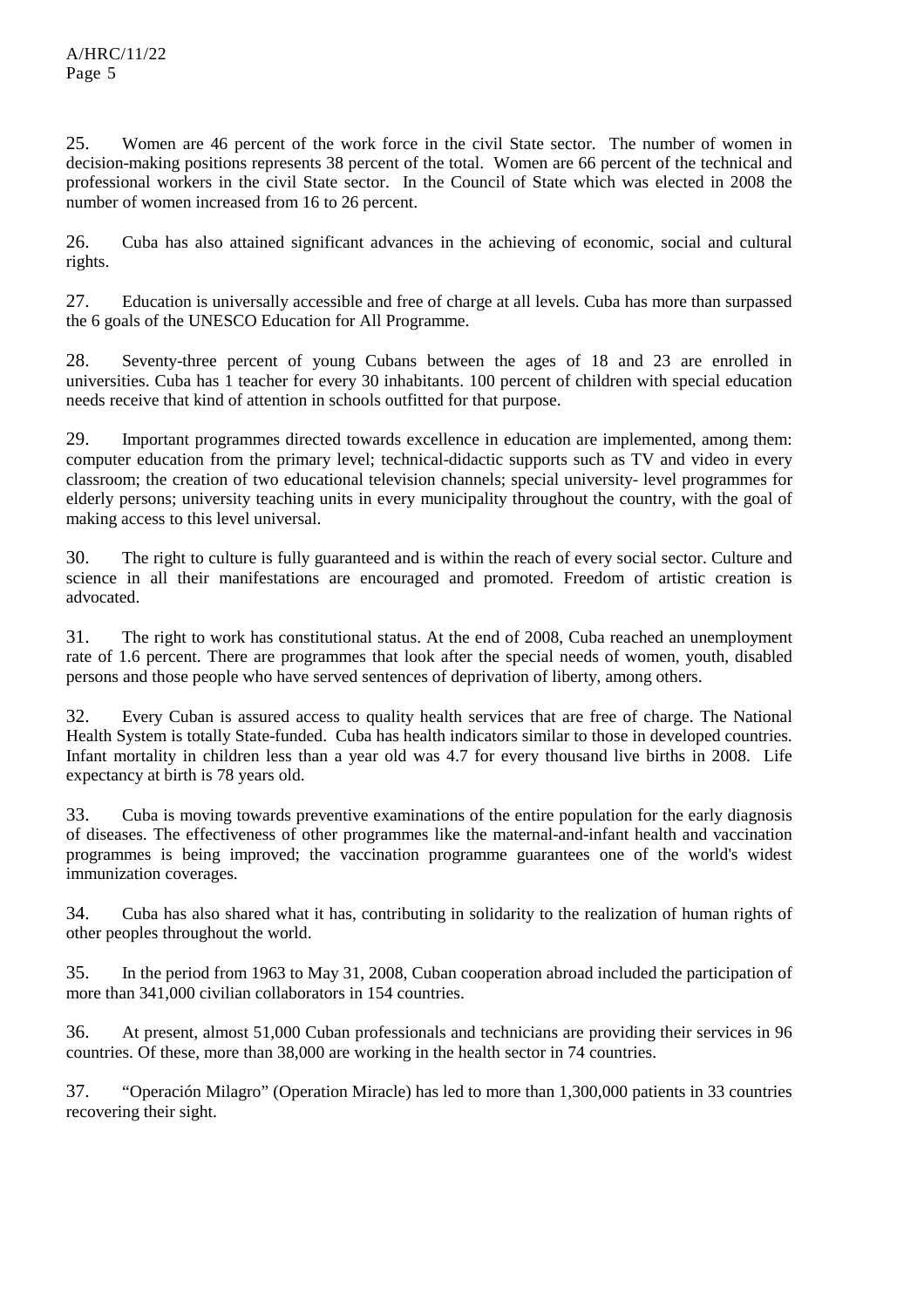38. The Cuban method called "Yo sí Puedo" (Yes I Can) has been contributing to the eradication of illiteracy, teaching more than 3.6 million people in 26 countries to read and write.

39. Between 1961 and 2008, Cuban universities graduated more than 52,000 young people from 132 countries and 5 overseas territories.

40. Cuba has a wide and effective inter-institutional system to receive and respond to any complaint or petition in the field of human rights, which can be submitted by individuals or groups. The Attorney General's Office, the Parliament, government and other State institutions, and civil-society organizations all participate in the system.

41. Other autochthonous mechanisms contribute to the task of supervising and enabling the enjoyment of human rights. One example is provided by social workers acting in the communities, who identify the support needs of Cuban families. In Cuba no single human being is overlooked.

42. The prison system constitutes an example of Cuba's humanism. Cuba has developed programmes that are directed towards transforming prisons into schools. The goal is to ensure that human beings who have served their sentences are fully reintegrated into society. Cuba rigorously respects the most advanced international standards on the treatment of inmates. The system adopts a progressive approach designed to encourage good behaviour among the inmates, by gradually relaxing the detention regime, and as the basis for subsequent conditional liberty or suspension of their sentence; 82 percent of those leaving prison do so before completing their sentences. Every inmate is guaranteed medical and stomatological care on a par with the rest of the Cuban population.

43. Cuba possesses a remarkable record of international cooperation in the area of human rights. It is a party to 41 of the most important conventions in this field. Cuba has historically cooperated with the human rights mechanisms being applied on a universal and non-discriminatory basis.

44. In February 2008, Cuba signed the two International Covenants on Human Rights as a demonstration of its commitment to both instruments.

45. Cuba has just ratified the International Convention for the Protection of All Persons from Enforced Disappearance.

46. Cuba recently presented its periodic reports to the Committee on the Rights of the Child and to the Committee on the Elimination of Racial Discrimination. Cuba has begun drawing up its report to the Committee against Torture, which should be ready at the end of the first half of the year.

47. The elimination in 2007 of the anti-Cuban mandate imposed on the Commission on Human Rights by the United States enabled a qualitative deepening of the country's traditional international cooperation in the field of human rights. Cuba received the visit of the Special Rapporteur on the right to food and recently extended an invitation to the Special Rapporteur on torture and other cruel, inhuman or degrading treatment to visit the country as well.

48. The achievements of the Cuban Revolution in the area of human rights have been remarkable in spite of colossal obstacles. Such obstacles have been: the cruel economic, commercial and financial blockade, aggressions and terrorist acts and a permanent policy of anti-Cuban hostility by successive United States administrations; climatic phenomena; and the negative impact of an unjust economical and international order aggravated by the financial, energy, food and climatic crises.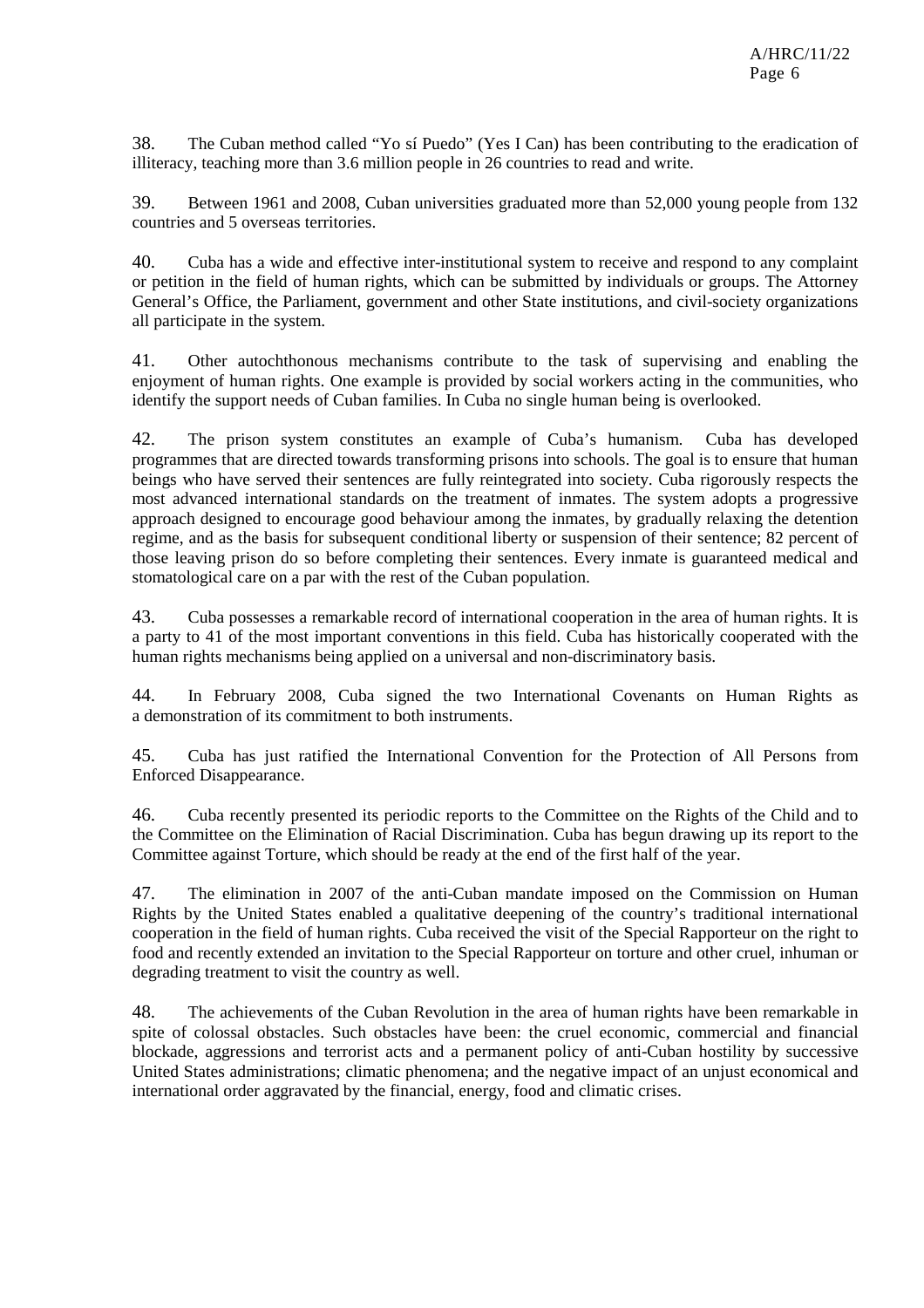49. Cuba is convinced that genuine and respectful dialogue adhering to the principles of objectivity, impartiality and non-selectivity is the indispensable foundation for international cooperation in the field of human rights.

50. Cuba is participating in the Universal Periodic Review in the defence of truth and justice. Cuba is open to dialogue and will offer the necessary information and clarifications. All Cuba demands is respect.

# **B. Interactive dialogue and responses by the State under review**

51. During the interactive dialogue, statements were made by 60 delegations. Additional statements which could not be delivered during the interactive dialogue due to time constraints are also posted on the UPR extranet. Numerous delegations congratulated Cuba on the quality of its national report and presentation, which they found very informative and comprehensive. A number of delegations welcomed the broad and participatory process through which the Government engaged with civil society in the elaboration of its national report. It was further stressed that this report, which was disseminated through various means and in a timely manner, was finalized through a process involving numerous ministries and government institutions as well as a high number of NGOs and other relevant entities in the country. Cuba's efforts in preparation of the review as well as its constructive participation were also welcomed. Several delegations recognized the role played by Cuba within the Human Rights Council, and as Chair of the Non-Aligned Movement (NAM).

52. Algeria commended Cuba's tireless efforts to promote human rights. It is clear from the OHCHR's report, which could have given a more balanced picture of the views expressed by local NGOs, that despite the disastrous effects of the embargo imposed on Cuba the country has achieved record improvement in the implementation of the Millennium Development Goals (MDGs) and of the rights to education, food and health. Algeria praised Cuba's actions in supporting developing countries through international cooperation in these areas. It recommended that Cuba share at the international level, with the support of the United Nations, its experiences of bilateral cooperation in the promotion of the right to health, especially in the areas of training of human resources and of support to health services throughout the world; give priority to enhancing its recent policies aimed at increasing agricultural production with a view to reinforcing the right to food and the realization of food security, despite the boycott imposed against Cuba; and continue to promote its initiatives for developing countries, especially in the area of the full realization of the right to development.

53. Israel expressed strong concerns at the absence in Cuba of an impartial and independent judiciary and at Cuba's practice of suppressing the most fundamental human rights, and questioned the assertion in the report that the judicial system conforms to the United Nations Basic Principles on the Independence of the Judiciary. Israel recommended that Cuba (a) ensure the right to equality before courts and tribunals and to a fair trial, as provided for by the Universal Declaration of Human Rights and ICCPR, and as outlined by the United Nations Basic Principles on the Independence of the Judiciary. Israel (b) strongly recommended the repeal or amendment of Law 88 and Article 91 of the Criminal Code and the immediate release of unlawfully imprisoned human rights defenders, journalists, and others affected by the aforementioned legislation. Noting that Cuba has prevented any form of a truly independent civil society, Israel (c) strongly recommended that Cuba allow the exercise of the right to freedom of expression, and freedom of association and assembly, by enabling such entities to obtain legal status under national law without requiring government affiliation *vis-a-vis* a State counterpart.

54. The Democratic People's Republic of Korea commended the priority given by Cuba to human rights and the considerable success and profound economic, political and social changes it made since the revolution. It praised the vitality of a series of political and judicial measures and the remarkable progress in the quality of life. It commended Cuba's contribution to de-politicize and establish objectivity and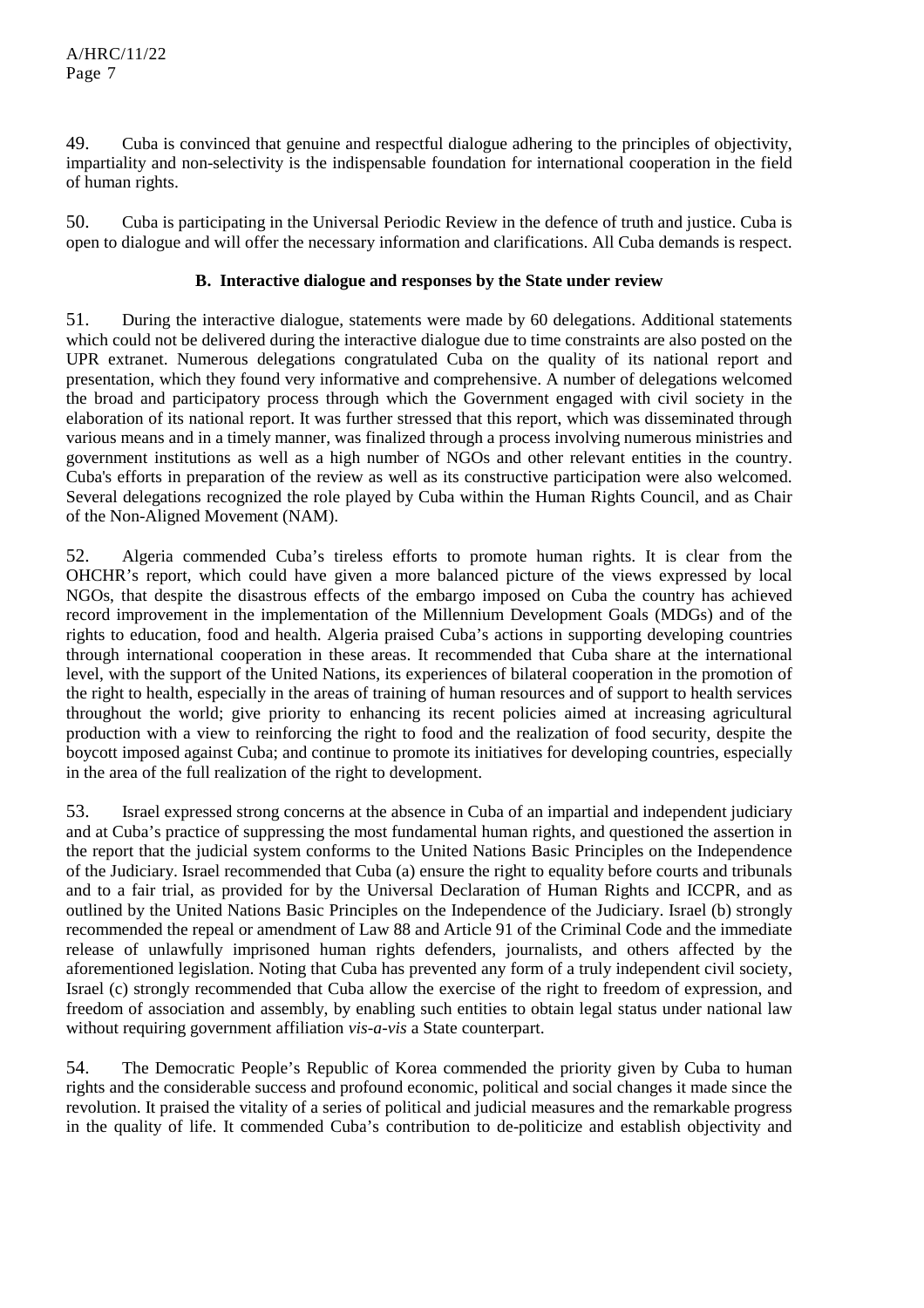impartiality in the international human rights mechanisms. Cuba's achievements are all the more significant as they were made under extremely difficult circumstances such as the hostile and harsh economic blockade imposed by the United States of America for several decades and natural disasters. The Democratic People's Republic of Korea recommended that Cuba maintain and strengthen the economic and social model freely chosen by the Cuban people, and continue to advance in the strengthening of the participatory democracy for the full participation of the people in public affairs; and continue to pursue efforts with a view to contributing to the non-politicization and respect for dialogue and cooperation in human rights mechanisms, and to working towards the realization of the developing countries' interests such as the right to development.

55. The United Arab Emirates noted that Cuba has shared the progress made in all sectors in the area of development, especially with respect to economic, social and cultural rights. It United Arab Emirates expressed appreciation for the ambitious plan on which the State's strategy had been based to ensure social protection providing free health care to everyone. The United Arab Emirates recommended that Cuba continue its action to align national legislation with its international obligations in accordance with the treaties to which it is a party.

56. The Russian Federation noted that Cuba has undeniably achieved impressive progress in promoting and protecting human rights, in particular social rights. It recommended that Cuba (a) continue its efforts aimed at ensuring respect for freedom of religion and belief for all Cubans,including the right to choose one's belief at one's own discretion or not to profess any religion of any sort; (b) continue effective efforts to protect and promote cultural rights with a view to ensuring access of all Cubans to cultural values in all their manifestations; and (c) continue the programmes that are successfully being carried out in the area of gender equality and access of women to decision-making positions, and continue the work to achieve equal representation for men and women not only in the national Assembly, but also at all the levels of State powers.

57. Ghana lauded Cuba's commitment to social and cultural rights, amply demonstrated by the technical support offered to several countries. Cuba met targets 1, 2, 3 and 4 of the MDGs and is on track to attaining most of the MDGs by 2015, despite well-known challenges. Ghana noted the considerable strides Cuba made in eradicating illiteracy and disease and guaranteeing a greater participation of women in the formal sector workforce. Ghana recommended that Cuba continue its ongoing efforts to promote and realize all human rights for its citizens, including the right to adequate housing; continue the programmes aimed at promoting the human rights of disabled persons and submit within the set timeframe the initial report to the Committee established by the Convention on the Rights of Persons with Disabilities; and continue the process of making its national legislation compatible with the international obligations assumed in accordance with the international human rights instruments to which it is a party.

58. Saudi Arabia noted that the system of legal protection for human rights as set out in the Constitution, as well as laws adopted and acted upon by central organs of the Government, have ensured respect of the rights and equality between citizens and non-citizens. Cuba's progress in the field of education, in particular by making it a free public service, has resulted in the elimination of illiteracy. Cuba has strengthened its efforts towards economic, social and cultural rights and embarked on dialogue with OHCHR and other United Nations bodies. This clearly reflects Cuba's commitment and willingness to strengthen and promote human rights. Saudi Arabia recommended that Cuba continue its current programmes for the protection of elderly persons and its efforts to ensure as much as possible the enjoyment of economic, social and cultural rights of its citizens, ensuring the objectives set out in the MDGs. Saudi Arabia wished every success and prosperity to Cuba for the future.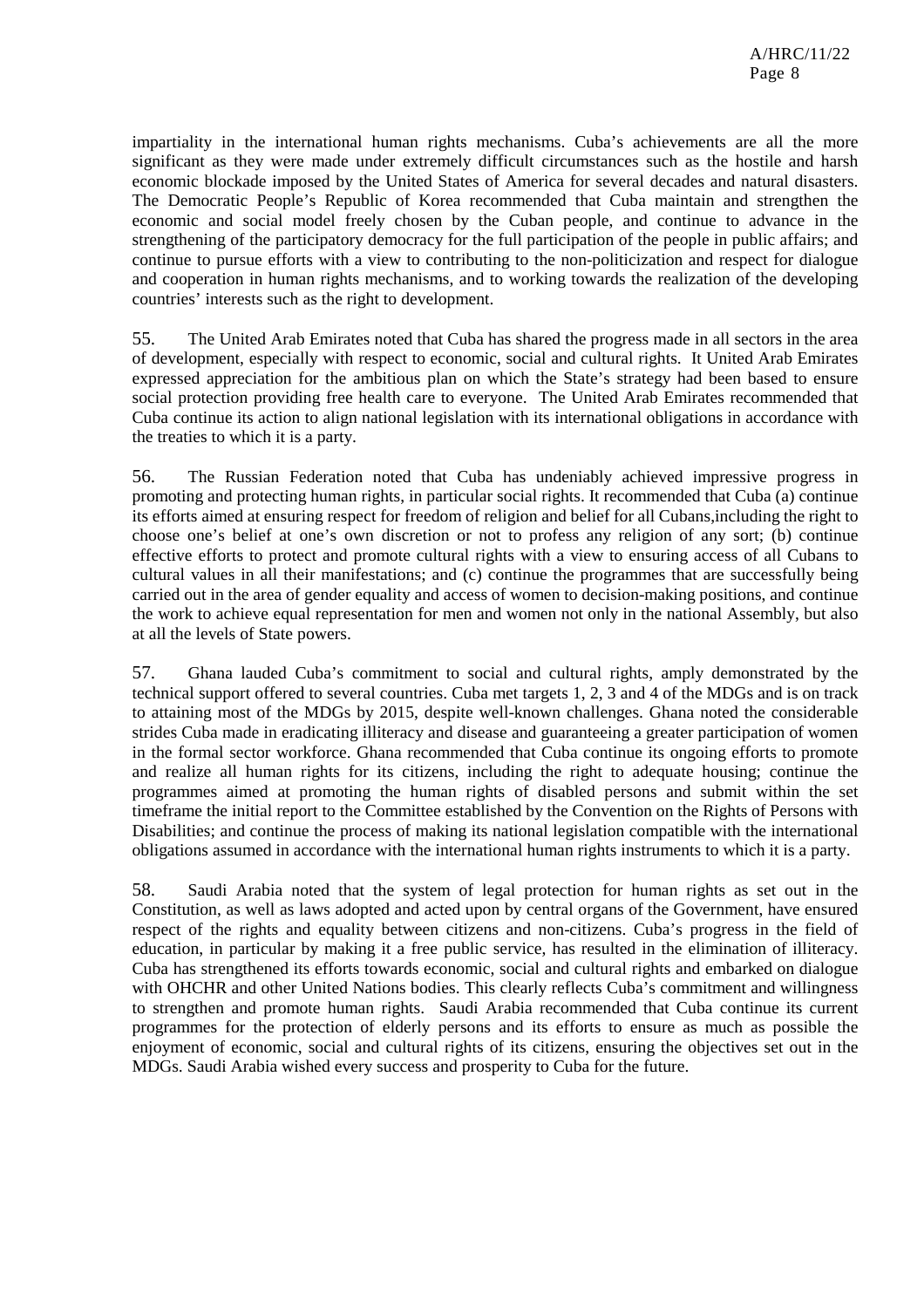59. Nicaragua stated that the report presented is the best evidence the Council can have of the popular expression achieved when a democracy is solid and participatory, despite being subject to a cruel and brutal economic blockade for more than four consecutive decades. Cuba remains committed as a member of the Council to the struggle to ensure a fairer, democratic and impartial organ. In Cuba, there is no illiteracy, the right to education is guaranteed for all without distinction or privilege and labour law meets the fundamental standards enshrined in international law. Cuba is well known for responding to thousands of humanitarian causes through a variety of programmes such as "Operation Miracle". Nicaragua invited Cuba to continue to share, with its sense of solidarity, its experiences in the promotion and protection of the right to health of millions of people around the world, and recommended that Cuba continue efforts to guarantee the fullest possible enjoyment of economic, social and cultural rights, so that it can continue to make headway towards the attainment of the Millennium Development Goals. Nicaragua congratulated Cuba for its tireless struggle.

60. The Lao People's Democratic Republic recognized the significant progress made in the field of human rights by Cuba for over 50 years, despite obstacles and challenges faced. It supported Cuba's efforts to ensure people's rights and enhance democratization and sovereignty. It recommended that Cuba continue to defend and promote initiatives in favour of developing countries, in particular those aimed at the full implementation of the right to development; maintain and strengthen the economic, political and social model freely chosen by the Cuban people, and continue to advance in strengthening participatory democracy as a genuine mechanism for the full participation of the population in public affairs; and share its experiences and good practices in the promotion and protection of the right to education, including the creation of conditions for free education at all levels.

61. Venezuela recognized the commitment of the Cuban Revolution to its struggle to achieve dignity for its people in the face of the oppression, the injustice, and the inhuman economic, commercial, and financial blockade imposed for decades now by the United States empire, which gravely affects the enjoyment of the Cuban population's fundamental rights. Venezuela attached special significance to Cuba's struggle to eradicate poverty, exclusion and illiteracy. Referring to the "Yes I Can" literacy programme and "Operation Miracle" in the field of health, it commended Cuba's help to millions of people from the poorest sectors of many countries. It recommended that Cuba continue with these enlightened initiatives; continue to share and extend its experiences and good practices in assisting vulnerable groups, especially through the implementation of the National Social Workers Programme, which provides assistance to communities and helps to identify needs; continue in the path towards the building of socialism, under the principles of solidarity and justice, making headway in the strengthening of participatory and proactive democracy, as a genuine mechanism to ensure citizen participation in public affairs.

62. Bolivia acknowledged the strong commitment of Cuba to human rights. Cuba has gone beyond its borders with the spirit of solidarity, despite suffering from a totally unjust economic blockade. It is thanks to the assistance of Cuba that Bolivia was declared by UNESCO the third Latin<br>American country free from illiteracy. Furthermore Cuba's solidarity programme for Furthermore Cuba's solidarity programme for ophthalmological operations had restored the eyesight of more than one million people in 34 countries. Bolivia recommended that Cuba share its experiences and good practices in cooperation and international solidarity aimed at implementing the right to education, including the eradication of illiteracy, and in particular the application of the "Yes I Can" method; that it share its experiences and good practices in protecting the right to health, as implemented in its country through universal and free coverage for all, which includes access to medicine and the advances in Cuban scientific research; that it share its experiences and good practices in international cooperation aimed at implementing the right to health of millions of people, through initiatives such as the "Comprehensive Health Programme" and "Operation Miracle", among others.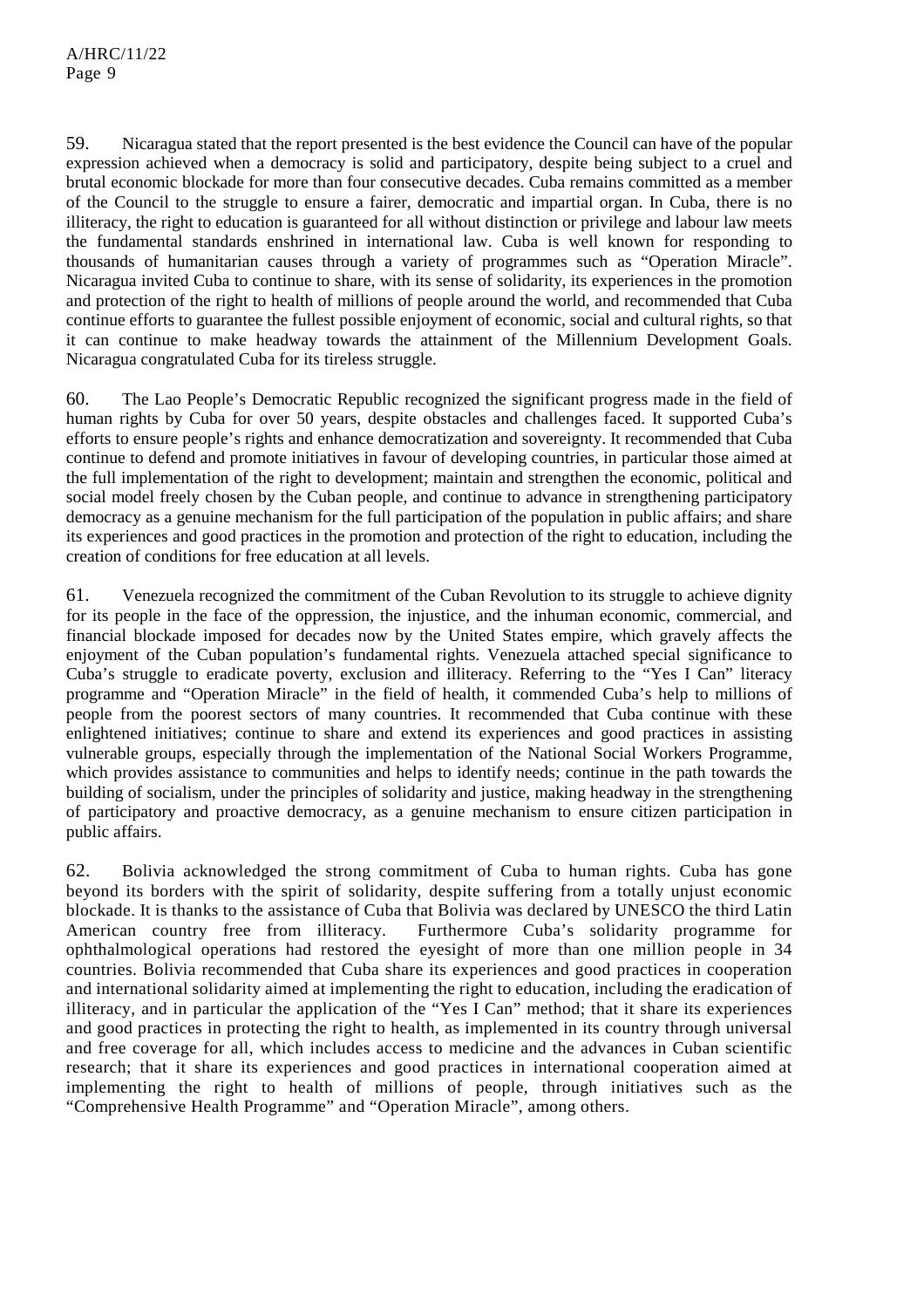63. Bhutan commended Cuban Government's tremendous achievements in the field of human rights, including the right to development, free quality education with universal coverage at all levels; effective delivery of free health care and services through an extensive and well developed National Health System; women's full participation in all spheres of life; the promotion and preservation of Cuba's rich cultural heritage and traditions. Bhutan commended the principles of cooperation and solidarity which, despite financial and resource constraints, run strong in the Cuban national spirit. Bhutan recommended that Cuba continue to share experiences and best practices in the promotion and protection of the rights to health and to education, with cooperation programmes that provide health professionals and technicians to developing countries, and education opportunities in Cuba for students from the developing world. Bhutan is encouraged by Cuba's recent announcement of a strengthening of cooperation with the United Nations human rights machinery and recommended that Cuba continue such positive efforts and consider further actions that would strengthen, through greater integration, complementarity and visibility, the various components of its national system for protecting human rights.

64. The United Kingdom welcomed Cuba's decision to sign the International Covenabt on Civil and Political Rights (ICCPR) and the International Covenant on Economic, Social and Cultural Rights (ICESCR), and highlighted positive records in health, education, gender and the right to food. It expressed concern about the detention of 79 people in 2003, over 50 of whom remained in prison, and about their conditions of detention. It (a) recommended that Cuba refrain from using such laws as those against dangerousness, enemy propaganda and contempt for authority to restrict the rights of freedom of expression and association. It expressed interest in hearing more on steps to improve prison conditions, and recommended that Cuba, (b) in support of its stated commitment to continue to improve the prison system, establish a recurrent system of review of its prisons by United Nations or other relevant international observers; and (c) ratify the Optional Protocol to the Convention against Torture (OP-CAT). Welcoming the recent invitation of the Special Rapporteur on torture to visit Cuba, it (d) recommended that Cuba invites other Special Rapporteurs, in particular on human rights defenders, freedoms of expression, religion, and independence of judges and lawyers. The United Kingdom recommended that (e) Cuba allow international independent organizations to visit.

65. Indonesia welcomed the report of Cuba, which had involved numerous ministries and government institutions as well as more than 300 non-governmental organizations and other relevant entities in the country, testifying to the high degree of transparency and openness shown by Cuba in the process. Indonesia noted that Cuba has managed to secure the right to education for every one of its citizens, contributing to the eradication of illiteracy and providing the possibility of higher education to every Cuban. Indonesia recommended that Cuba continue to pursue this noble objective. Indonesia noted that the Government has worked hard to ensure that the population has access to high-quality, free health care. Cuba health's indicator is far ahead in the developing world. Indonesia recommended that Cuba continue its commitment to fulfill the right to education and to the right to health for all its citizens and share its experiences and best practices in the promotion and protection of these two fundamental rights.

66. China stressed that Cuba has been suffering for many years from an unjust blockade and a harsh external environment, which has gravely undermined the human rights of its people. Despite this, Cuba has worked tirelessly to improve the standard of living and promote the human rights of its people, achieving their right to life and development, and guaranteeing free health services, social security, and social justice. China also indicated that Cuba has actively participated in international cooperation in human rights, having adopted a series of international human rights instruments and provided other developing countries with medical and educational assistance. China recommended that Cuba (a) further develop and share experiences and good practices regarding treatment of prisoners; and (b) continue to develop the preventive educational and social reinsertion approach as a priority channel to prevent crime.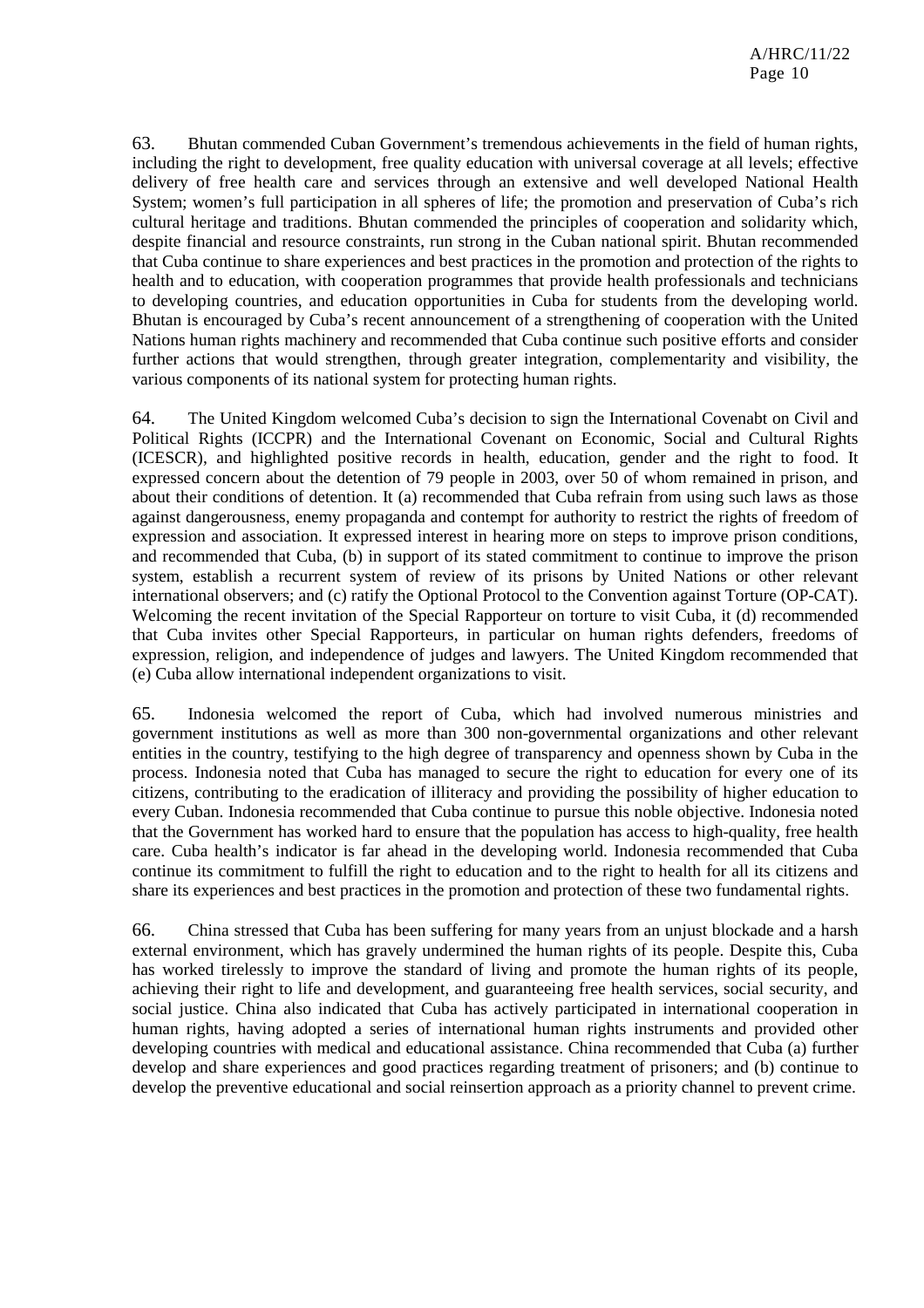67. South Africa paid tribute to the Cuban people for their solidarity and critical role during the South African people's struggle for freedom during the apartheid era. It applauded the significant advances made in the areas of the practical enjoyment of economic, social and cultural rights despite the tremendous suffering resulting from economic sanctions and the spate of catastrophic consequences of recent hurricanes. South Africa recommended that Cuba provide information on the coordinated approach it had taken to tackle these competing obligations. It recognized the impressive Cuban model of education, which should serve as a best practice for all. The concept of international cooperation and solidarity could best be emulated by learning from the Cuban people. South Africa recommended that Cuba share information with and assist the international community in tackling challenges in the area of the right to education. It strongly encouraged Cuba to look into the improvement of areas such as the review of the prison system, enhancing women's economic opportunities and access to justice.

68. Malaysia noted that, despite serious constraints and challenges, Cuba continues to achieve a balance between civil and political rights and economic, social and cultural rights. It commended Cuba's significant achievements in education, health and food. It recommended that Cuba consider sharing its experience and best practices with other developing countries in achieving the MDGs, particularly in areas of primary education, gender equality and reduction of child mortality; continue its implementation of measures designed to further promote and protect the rights of children and to intensify its efforts aimed at providing greater opportunity for higher education; and step up its implementation of best practices on gender equality and women's empowerment at all levels and instances of decision-making mechanisms. Malaysia pointed out that in November 2008 it had, along with an overwhelming majority of the General Assembly, voted for the seventeenth consecutive year in favour of a resolution calling for an end to the unilateral economic sanctions imposed against Cuba. The lifting of those sanctions would contribute greatly towards the enjoyment of the full spectrum of human rights by the Cuban people.

69. The Islamic Republic of Iran commended Cuba's commitment to promoting and protecting its citizens' human rights. Iran welcomed the considerable progress made by Cuba in improving the implementation of human rights despite the tight blockade imposed by the United States of America. It requested information on how Cuba reduced the negative impact of United States economic sanctions on the full enjoyment of human rights of the Cuban population. Iran recommended that Cuba continue efforts aimed at achieving the fullest enjoyment of economic, social and cultural rights with a view to ensuring the fulfilment of the MDGs; pursue efforts at the international level aimed at strengthening the United Nations human rights machinery, particularly with a view to contributing towards making it function on the basis of non-politicization, respectful dialogue and good-faith cooperation; and share experiences and good practices regarding the treatment of inmates, particularly the plans aimed at turning prisons into education and human-improvement centres.

70. The Libyan Arab Jamahiriya noted that the Cuban Constitution enshrined all human rights, individual freedoms, freedom of opinion and expression, through a democratic framework based on people power as well as through the educational structure which allows all Cubans to benefit from educational facilities, as well as health services. It praised Cuba's efforts in ensuring equality between men and women. Cuba has taken a number of initiatives which guarantee the right to employment, free choice of employment and ensure a dignified life, especially through its establishment of officials trained in security and safety matters in the work place, of antenatal and postnatal services and of the best maternity-leave programmes in the world. The Libyan Arab Jamahiriya also welcomed the progress made in the area of protecting children and combat exploitation of children through prostitution.

71. Qatar appreciated the developments and efforts made by Cuba in the field of the promotion and protection of economic, social and cultural rights, namely, the rights to education, work and health, in addition to the efforts aimed at the reform of the penitentiary system. Qatar recommended that Cuba consider adopting a general legal framework for the right to food, as a good practice and reference for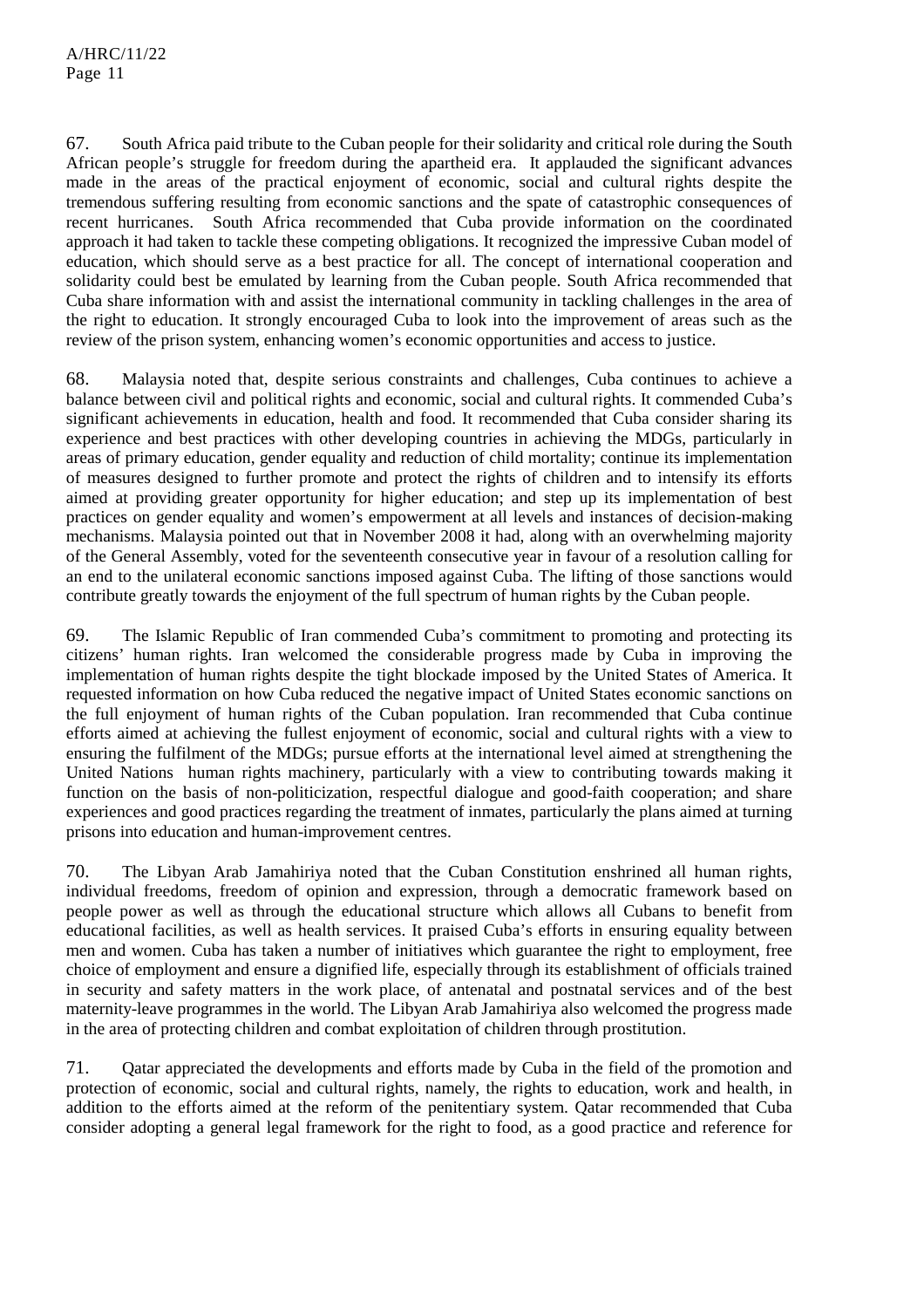developing countries; continue positive efforts to eliminate, in accordance with international obligations and commitments, all forms of discrimination, especially discrimination against vulnerable groups and all groups that have been historically most deprived, and share its experiences and best practices in the promotion and protection of the right to education, which have brought positive results for all Cuban citizens in spite of the obstacles faced by the country.

72. India has close, friendly and historic ties with Cuba, a fellow member of the Non-Aligned Movement. Cuba has constantly contributed to the human rights debate with its characteristic energy and intensity. India commended Cuba for its open, cooperative and constructive participation in the UPR mechanism and welcomed the fact that Cuba has signed the ICCPR and the ICESCR. India congratulated Cuba for its impressive achievements in the education and the health sectors, ensuring nearly universal school enrolment and very high university enrolment rates. Cuba's guaranteed access to high-quality, free health services through a State–funded, intensively staffed and extensively spread national health system, is a laudable achievement. India recommended that Cuba share its experiences and good practices with regard to the right to health, in particular maternal and child care programs and HIV/AIDS control programs, and, in view of the growing aging population, that it continue and consolidate its programs for the benefit of the aged and the elderly.

73. Sri Lanka thanked Cuba for standing in the vanguard of the struggle for political and social rights and for its contribution to the struggle against apartheid in South Africa and the struggles to restore sight to poor people in Latin America and rehabilitate human lives after the tsunami in Sri Lanka or earthquakes in Pakistan. Cuba has been generous, despite having suffered from a cruel blockade for over 50 years. Cuba provided answers to many problems that the Council has been wrestling with. Sri Lanka recommended that Cuba share its experiences, in all the international languages, particularly English language, of this ability to fight ethically and morally. It urged Cuba to share the experiences of, in particular, its international volunteers, whether armed fighters or doctors, and tell through multiple media, whether the internet or illustrated stories, of the experiences, values and the ethics of the Cuban struggle. Sri Lanka concluded by saying "Hasta la Victoria Siempre !" (Ever onward to victory!).

74. Brazil noted the balanced analysis in the Cuban national report of the achievements made, particularly in the area of economic, civil and social rights, and of the challenges still facing that developing country and aggravated by an economic blockade incompatible with human rights. Cuba's accession to ICCPR and ICESCR is an important victory for Cuba and an example to be followed by others. Brazil asked what further measures Cuba could take to guarantee the respect of the principle of indivisibility between civil, political, economic, social and cultural rights, and whether there are specific areas in which Cuba considers it important for international cooperation to be strengthened. Brazil recommended that Cuba consider acceding to the Rome Statute of the ICC and accelerate ratification of the INtgernational Human Rights Covenants; maintain efforts to promote the moratorium on the death penalty; and, with regard the human rights voluntary goals, seek cooperation with the United Nations human rights mechanisms, including special procedures and treaty bodies.

75. Ecuador praised Cuba's sustained efforts to promote social rights, particularly the rights to health and to education, and the significant progress made in the exercise of these rights despite the severe economic constraints resulting from an unjust and unfounded blockade. Ecuador highlighted the effort and political resolve reflected in Cubas's assignment of resources to its policies in the areas of health and education, thanks to which the country is in the highest ranks of human development indexes. Ecuador also stressed Cubas's efforts in the area of gender equality and empowerment of women and hoped they would be extended beyond the parliament to other instances and spheres of the decision-making machinery. With respect to the right to development, Ecuador stated that Cuba could usefully share with other developing countries its experiences and practices in international cooperation, particularly in the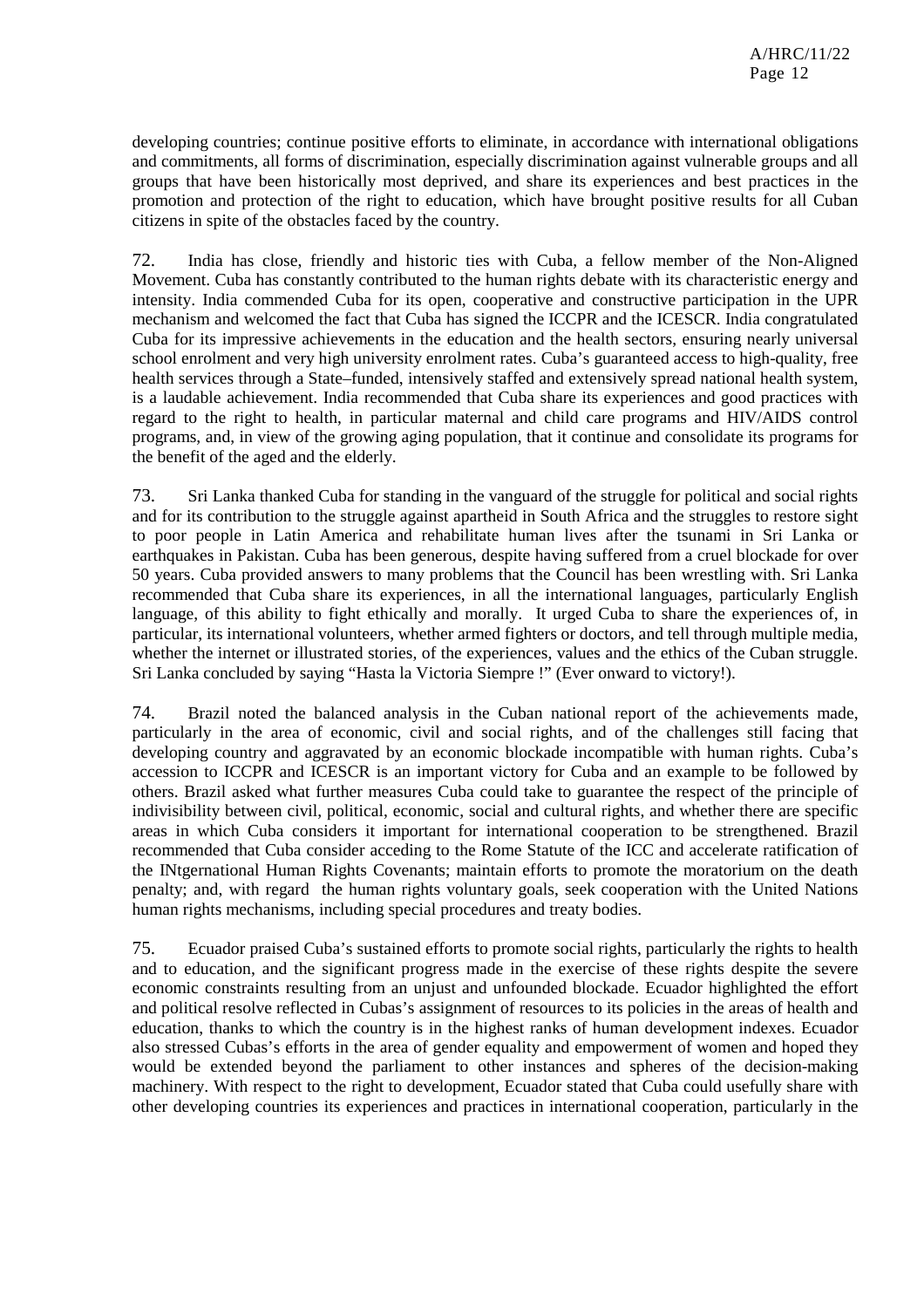strengthening of capacities, the training of young people and the transfer of knowledge, especially in sensitive areas such as medicine, public health, science and technology, or even sports.

76. The Dominican Republic recommended that Cuba share its experiences and good practices in the promotion and protection of the right to health, which, despite the country's developing status, had yielded substantial advances for all Cubans, and tghat it share, in particular with the other members of the region, its experiences and good practices in coping with natural disasters, as well as its important achievements in the preservation of human life when confronted with the hurricanes that have afflicted the country and the entire region in recent years.

77. Jordan highlighted the importance that Cuba attaches to human rights and welcomed its ongoing efforts in the promotion and protection of human rights, most notably through the recent signature of ICCPR and ICESCR. Jordan was pleased to learn that Cuba will ratify the International Convention for the Protection of All Persons from Enforced Disappearance (CED). It commended Cuba for extending an invitation to the Special Rapporteur on torture and for spearheading the international efforts aiming at advancing the right to food and addressing the international food crisis. Jordan recommended that Cuba consider enhancing human rights education through the development of public-awareness campaigns and programs at all levels; and continue to provide training programs on human rights for the judiciary, law enforcement personnel and lawyers.

78. Pakistan noted that Cuba's resolve to uphold the principles of impartiality, non-selectivity and universality of human rights has withstood the tests of time and pressure, and that Pakistan and Cuba have worked together on a range of issues of great importance to the developing world. Pakistan noted a number of steps taken by Cuba to guarantee the implementation of basic human rights to its citizens without discrimination and its significant progress in the realization of economic, social and cultural rights despite financial difficulties and frequent natural disasters. Achievements in the fields of highquality, universal education, health services, international cooperation and solidarity are examples of best practices. Pakistan recommended that Cuba implement the recommendations of the Special Rapporteur on the right to food in his report on his visit to the country; maintain its policy of respect and tolerance for all religions without discrimination; and, based on the meritorious services extended by Medical Brigade Henry Reeve to Pakistan during the 2005 earthquake, share this good practice in the field of international cooperation for the promotion of health services.

79. Canada noted recent positive developments, including the commutation of death sentences to prison terms, and the signature of ICCPR and ICESCR. It recommended that Cuba (a) ratify and implement the two International Covenants as soon as possible as well as facilitate public dissemination of these treaties and ensure that all Cubans are aware of the rights contained therein. Noting in particular the invitation to the Special Rapporteur on torture, Canada recommended that Cuba (b) further open its doors to cooperation with human rights and humanitarian organizations, including by extending an open invitation to special procedures and providing full access to representatives of the International Committee of the Red Cross. While noting calls by President Castro for greater expression of divergent opinions, it recommended that Cuba (c) lift restrictions on the rights to freedom of expression and association, including restrictions on the media, that are not in accordance with ICCPR, and show greater tolerance for Cubans who express opposing views peacefully. While noting the declining number of political prisoners, Canada recommended that Cuba (d) unconditionally release all remaining political prisoners and allow them to reintegrate fully into their communities without prejudice.

80. Zimbabwe stressed that the national report was the outcome of a broad and inclusive process involving all stakeholders, excepting lamentably those in the territory of the United States Naval Base at Guantanamo. Zimbabwe recommended that Cuba pursue efforts at the international level aimed at strengthening the United Nations human rights machinery, with a view in particular to contribute towards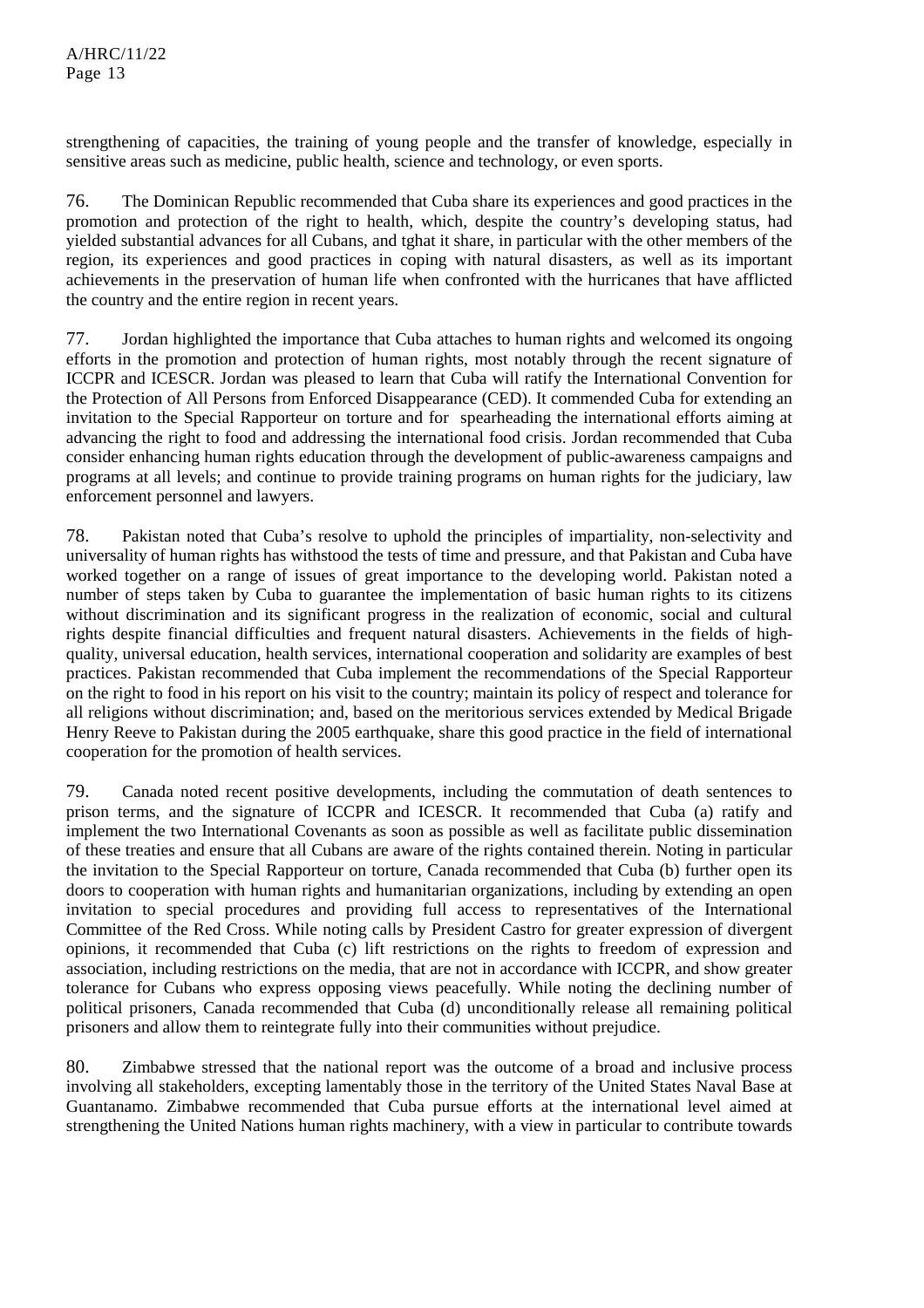making it function on the basis of non-politicization, respectful dialogue and good-faith cooperation; continue its laudable efforts to achieve the fullest enjoyment by the people of economic, social and cultural rights with a view to ensuring the fulfilment of the MDGs; and continue promoting initiatives in defence of international solidarity at the relevant United Nations organs with a view to promoting human rights and solidarity among all nations and peoples of good will.

81. Tunisia commended the efforts Cuba made in the area of human rights, and more specifically in the sphere of economic, social and cultural rights. It noted that illiteracy was eliminated and that Cuba has actively helped other countries in eliminating it. Thousands of students from all origins have benefited from high quality education in Cuban universities. On the right to health, Tunisia described as a success the Operation Miracle, and praised the solidarity based program for ophthalmologic surgery Cuba has provided to more than a million people. Tunisia congratulated Cuba on its cooperation with the United Nations human rights mechanisms and on its support for international cooperation in human rights matters, based on a frank dialogue and mutual respect.

82. France welcomed the good results achieved by Cuba in the field of education and health and asked the Cuban for the precise timetable envisaged for the ratification of ICCPR and ICESCR. It enquired about the measures envisaged by Cuba to ensure in practical terms freedom of expression and information. France recommended that Cuba adopt the necessary measures to combat sexual exploitation and adopt a law providing a legal framework to protect minor from sexual exploitation. It also recommended that Cuba adopt a law guaranteeing freedom of movement within the territory in accordance with ICCPR, which Cuba has signed, repeal the system of permits to leave the territory, and consequently delete from the criminal code the crime of illegal departure from the territory. It recommended that Cuba issue a standing invitation to the Special Rapporteurs to visit the country. It also recommended that Cuba allow ICRC to have access to prisons and visit prisoners and ratify ICCPR and ICESCR as soon as possible.

83. The Philippines stated that Cuba has been a champion of social justice, at the national and international levels, and lauded its many achievements in the promotion of economic, social and cultural rights. It stressed that many countries could learn from Cuba's progressive policies on education, health, employment and cultural rights. It commended Cuba's initiatives on the right to food and the right to development, as well on its efforts to assist other countries in times of distress and natural disasters. The Philippines recommended that Cuba continue its actions, particularly through awareness-raising campaigns and public education programmes, to work towards the eradication of stereotypes associated with traditional roles of men and women in the family; and share its experiences, expertise, and good practices in the promotion and protection of the right to health, including initiatives in place with regard to public health and "health tourism."

84. Jamaica welcomed Cuba's signature of ICCPR and ICESCR and its ratification of a number of international instruments, including those targeting specific vulnerable groups such as CEDAW, CRC and the Convention on the Rights of Persons with Disabilities. Jamaica noted that steady progress was made in addressing specific areas of concern, especially in the fields of education, employment and healthcare, and the attainment of MDGs. Jamaica encouraged the Government to continue to take measures to honour its human rights obligations and to advance the promotion and protection of human rights and freedoms.

85. Chile welcomed the visit of the Special Rapporteur on the right to food and the recent announcement of an invitation to the Special Rapporteur on torture. It recommended that Cuba (a) receive other thematic rapporteurs who so request. Chile was explicitly opposed to the trade embargo that affects the economic, social and cultural rights of the Cuban people, and commended the significant progress made in implementing the rights to education and health. It recommended that Cuba (b) promptly ratify ICESCR. Welcoming the announcement of the ratification of the International Convention for the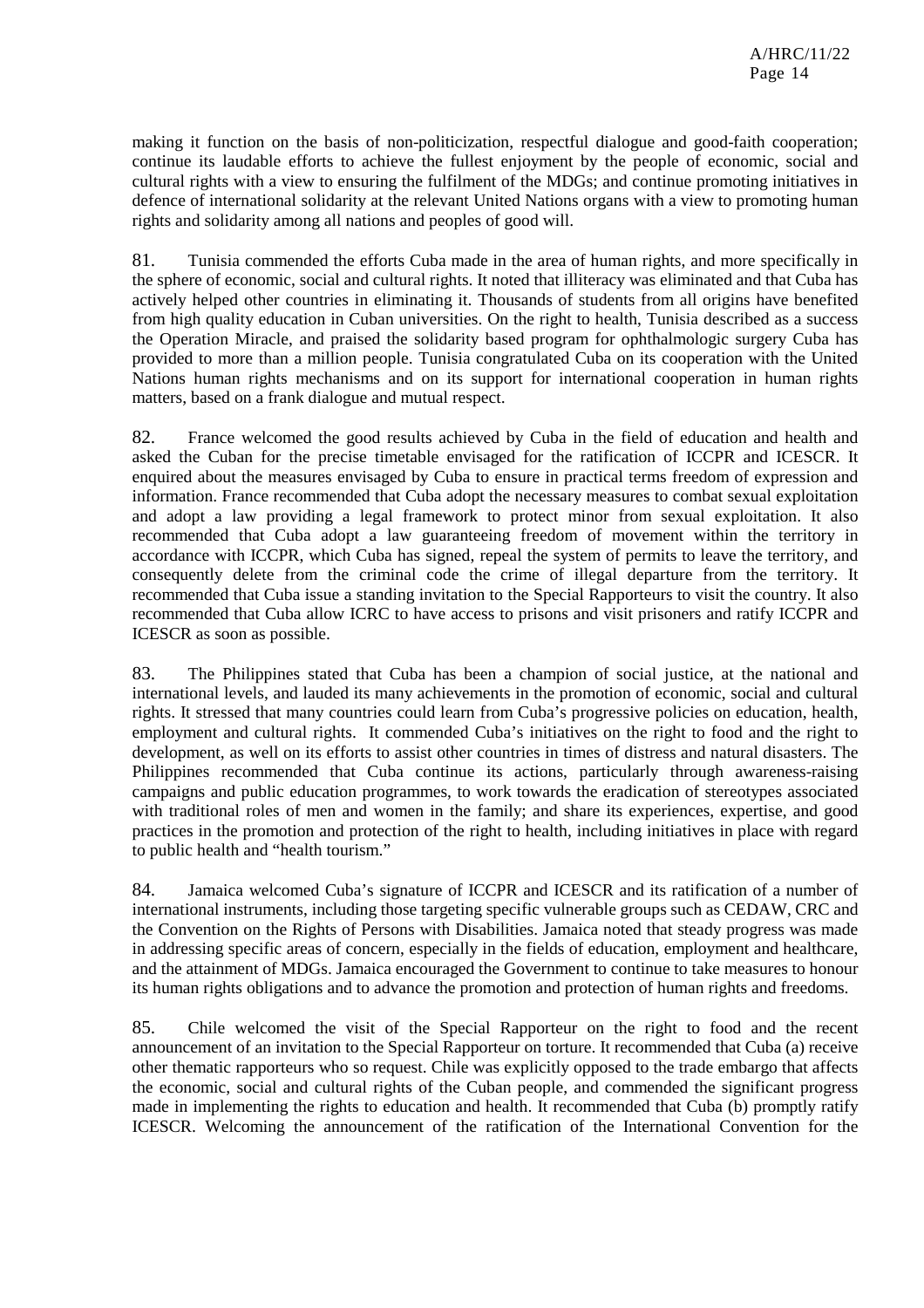Protection of All Persons from Enforced Disappearance and the signing of ICCPR, it recommended that Cuba (c) accelerate the ratification of this instrument. Chile noted that an effective independence in the procedures and in the judicial administration; a duly circumscribed emergency legislation; an adequate protection for human rights defenders, as well as for political opponents; and an effective guarantee of freedom of expression and respect for freedom of movement within and outside Cuba will be important to achieve the full enjoyment of human rights in Cuba.

86. Switzerland noted that Cuba has realized for fifty years performance which could serve as example and welcomed the recent announcement by Cuba of the ratification of CED. It recommended that Cuba ratify and implement ICCPR and ICESCR. While Switzerland welcomed the intention of Cuba to invite the Special Rapporteur on Torture, it recommended that Cuba issue a standing invitation to all Special Rapporteurs of the Council. It recommended that Cuba ratify the declaration on article 22 on the CAT and consider ratification of the OP-CAT. While welcoming the moratorium on death penalty, it recommended that Cuba abolish the death penalty. While acknowledging that the American embargo against Cuba affects the effective functioning of the Cuban society, Switzerland encouraged Cuba to continue its efforts in the field of economic, social and cultural rights as well as rights recognized in UDHR and ICCPR.

87. Belarus deplored the economic embargo imposed on Cuba and noted that despite the unfair and senseless sanctions, Cuba ensured the realization of human rights, including the right to development. The Commission on Human Rights, upon the pressures of an unfriendly regime for a very long time, tried to subject Cuba to unjust public ostracism, and a Special Procedure had been established against Cuba mainly to discredit the Government. Nevertheless, Cuba has never stopped defending its human rights and the rights of other states to engage constructively in international cooperation on human rights. Noting that non-selective and fair approach to human rights was one of Cuba's priorities as the Chair of the NAM, Belarus recommended that Cuba continue consolidating work done in the international community concerning rejection of unilateral coercive measures, including the illegal embargo against Cuba; and continue playing its leading role in fostering international solidarity and equal dialogue on human rights.

88. Serbia praised the large participation of the Cuban civil society in the process of drafting and elaborating the national report and recommended that Cuba promote the active participation of civil society in the process of follow-up to the UPR; and continues applying a gender perspective in its policies and programmes, including in the follow-up to the results of the UPR. Serbia recognized the devastating consequences of the hurricanes throughout Cuba, which raise serious concerns. It recommended that Cuba continue to implement the positive ongoing programs and efforts aimed at repairing and constructing the houses of persons affected by hurricanes, with a view to guaranteeing the full enjoyment of the right to an adequate housing, including with the assistance of the international community, which is called upon to ensure adequate financial and material support to those programmes.

89. Bahrain praised the efforts made by Cuba, especially in the fields of economic, social and cultural rights; steps taken to ensure that all Cubans have access to education regardless of social class; efforts made in the field of the right to health by providing quality health services, which has led to decreased mortality rate at birth and increased life expectancy; and efforts made in guaranteeing the right to food and adequate housing. Bahrain recommended that Cuba consider adopting a general legal framework for the right to food, as a good practice and reference for developing countries; continue all work to protect and enhance cultural rights in order to ensure the enjoyment by all Cubans of these rights; and pursue positive efforts for the reconstruction of homes affected by hurricanes and continue benefiting from the material and financial assistance provided by the international community.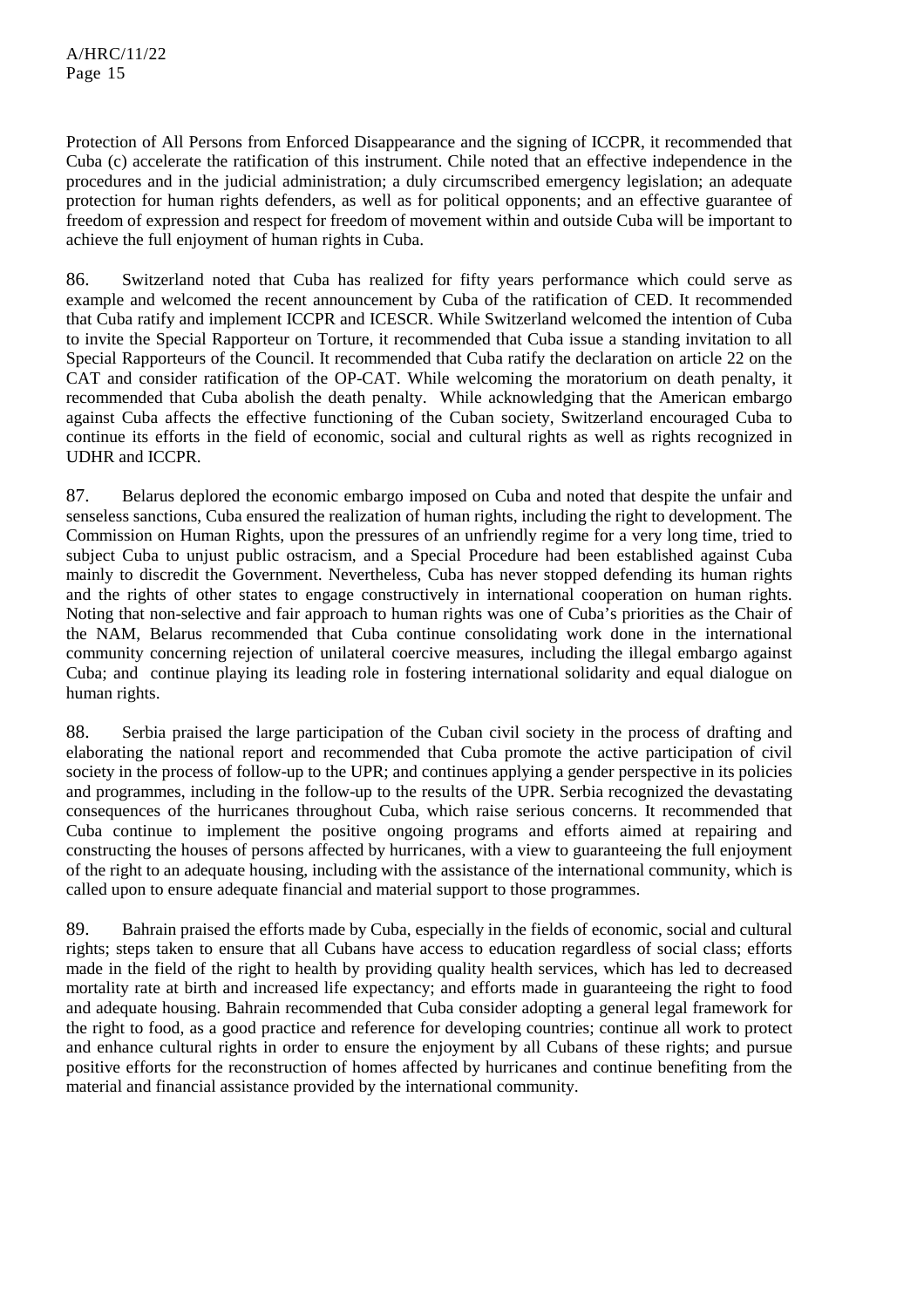90. Yemen noted all the progress achieved in the area of human rights. It noted with admiration the progress made in the area of social protection and education, which has enabled Cuba to ensure that many countries benefit from many areas of support on health. Yemen indicated that many Cuban health workers work throughout the world in sometimes difficult circumstances. Yemen recommended that Cuba share its experience and good practices in the area of social protection and health when it comes to providing universal medical coverage free charge; and share its expertise in the area of upholding the right to health, particularly on HIV/AIDS programs and the special attention provided to those affected.

91. Vietnam commended the efforts and achievements made by Cuba in promoting human rights despite the constraints and harsh external conditions imposed on it. Vietnam recommended that Cuba enhance the information infrastructure for the Cuban society and share its experience in broadening access to information and communications technology, and continue the socialist path chosen by the Cuban people, which has led to better conditions for the promotion and protection of human rights for the Cuban people. Vietnam recommended that Cuba continue with its contribution to the joint endeavours of the international community, including those aimed at strengthening the United Nations human rights machinery on the basis of non-politicization, non-selectivity, dialogue and cooperation. Vietnam called on the international community to extend further support to the cause of national development and human rights being undertaken by the Cuban people.

92. Trinidad and Tobago welcomed Cuba's social and political order to serve the broad interests and ambitions of the Cubans in building an egalitarian, compassionate, inclusive, people-centered and just society. Cuba's record performance in the sphere of social, economic and cultural rights testifies to the remarkable successes the country has achieved, against persistent odds and in maintaining the highest respect for cultural dynamism and cultural plurality. The fact that Cuba is on track to meet the MDGs sets it apart from many developing countries. Trinidad and Tobago praised and commended Cuba's performance. It welcomed the signature of ICCPR and ICESCR and recommended that Cuba continue the process of strengthening its national legislation to bring it into better conformity with its international obligations deriving from the various human rights instruments; and further strengthen its policy to foster the development and enjoyment of human rights by all Cubans, particularly in the realms of antidiscrimination.

93. Colombia, congratulating Cuba for the signing of ICCPR and ICESCR, as well as the announcement that it will ratify CED. This gesture clearly reflected the Government's and the people's commitment to continue making progress towards the full realization of the human rights for all Cubans. It added that guaranteeing access to adequate health services was not only a State obligation, but also an essential element to ensure persons can exercise their rights in an effective and appropriate manner. Colombia recognized Cuba's achievements and best practices in this area and requested more information on the progress made with the programme to prevent mother to child transmission of HIV and the coverage of anti-retroviral treatment, as well as the reduction in maternal mortality, noting that these programmes have been recognized by UNAIDS and WHO.

94. Uzbekistan commended the steps taken by Cuba to promote human rights and freedoms, in particular in the areas of gender equality, protection of the rights of women and children. It welcomed Cuba's achievements in the area of social protection and health care, the right to education, freedom of religion and belief, reforms in the prison system, as well as the ways in which they protect political, civil, social and cultural rights. It welcomed the allocation of a significant portion of the state budget to education. Uzbekistan recommended that Cuba continue efforts to ensure compatibility between national legislation and international obligations assumed by the country, in accordance with the human rights treaties that Cuba has acceded to; and consolidate further and exchange its experiences in programmes aimed at specialized care for young people, taking into account their interests and socio-economic situation, all of which helps young people to develop their full potential.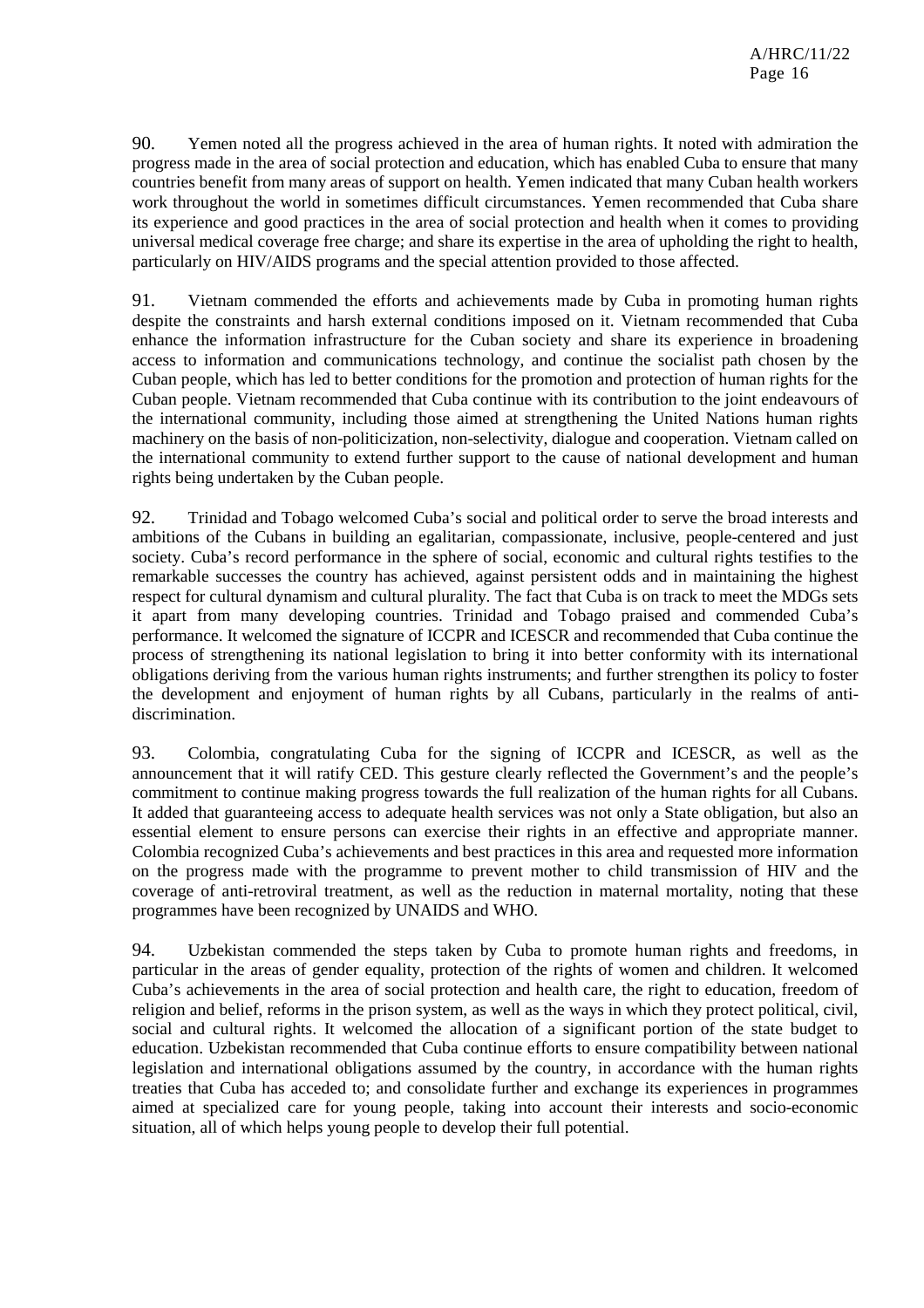95. Mexico welcomed Cuba's achievements, particularly in meeting economic, social, and cultural rights, as well as their international generosity and solidarity despite facing adverse conditions. It welcomed the recent steps to strengthen cooperation with special procedures of the Council, and the decision to ratify three human rights instruments. It recommended that Cuba continue with the policy of openness and cooperation with United Nations human rights mechanisms, and in particular that it consider favourably the requests by the mechanisms of the Council that have already expressed their desire to visit Cuba; design and implement an inter-institutional mechanism with civil society participation for the implementation of the recommendations arising from the UPR mechanism; conduct a study on the need for legislative and administrative adjustments for the implementation of human rights internally/domestically; establish by law a national human rights institution in accordance with the Paris Principles; and strengthen national capacities to assist victims of domestic violence.

96. Austria indicated that treaty bodies and special procedures have repeatedly noted the lack of an independent judiciary in Cuba, asked about legislative plans to strengthen the independence of the judiciary, and recommended that (a) Cuba assure to all citizens the right to be heard by an independent tribunal. In 2003, the Working group on arbitrary detention held that the deprivation of liberty of 79 persons was arbitrary and requested Cuba to remedy this situation. Austria asked about the follow-up given to these recommendations. It recommended that (b) Cuba halt the prosecution of citizens who are exercising the rights guaranteed under articles 18, 19, 20, 21, and 22 of the UDHR. Austria asked how the Government is addressing the problem of sexual exploitation of women through prostitution, and how the recommendation of CRC regarding changes to the Criminal Code to protect children from sexual exploitation are implemented. Austria recommended that (c) Cuba also address the root causes of prostitution by adopting measures enhancing women's economic opportunities.

97. Syria noted that Cuba was a model of the determination of a nation to stand up against all circumstances and to build up all the necessary components of renaissance and prosperity. Syria noted that despite the negative impact of the blockade on the acquisition of resources and medical technologies, Cuba was able to keep up its health services to the universal standards and to make scientific breakthroughs in vital specializations. Syria noted the long history of Cuba's international cooperation in the field of human rights as confirmed by the Special Rapporteur on the right to food and treaty bodies. Syria further noted that Cuba's principled support of the legitimate rights of all peoples, especially the poor and the oppressed, was a landmark in its history. Syria recommended that Cuba continue in its firm commitment to support initiatives in favour of the right of peoples to self-determination, as well as in its consistent support for all efforts aiming at putting an end to all types of foreign occupation.

98. Azerbaijan praised Cuba's efforts in ensuring human rights and fundamental freedoms of its people and noted with satisfaction the various achievements. In particular, considerable progress has been made towards ensuring gender equality, the right to education, medicine and health care and the realization of the right to food. The high percentage of women representation at all levels is also encouraging. The fact that Cuba has already met several MDGs goals, as indicated by some special procedures is commendable. Frequent natural disasters with harsh consequences on infrastructure are burdensome. Azerbaijan recommended that Cuba continue its policy of tolerance and respect towards all religions, without any distinction; consider the ratification of the ICRMW; and noting broad participation of civil society in preparation of Cuba's national report, promote the active participation of civil society in the follow-up to UPR.

99. Djibouti welcomed Cuba's signature of ICCPR and ICESCR, and its being a party to 41 important international human rights instruments. It noted the large number of programmes aimed at increasing social equity and justice, particularly those which target the excluded and discriminated people from the colonial times. It welcomed the particular attention given to the problem of vulnerability as a result of detention and assistance measures provided in addition to free healthcare for prisoners. It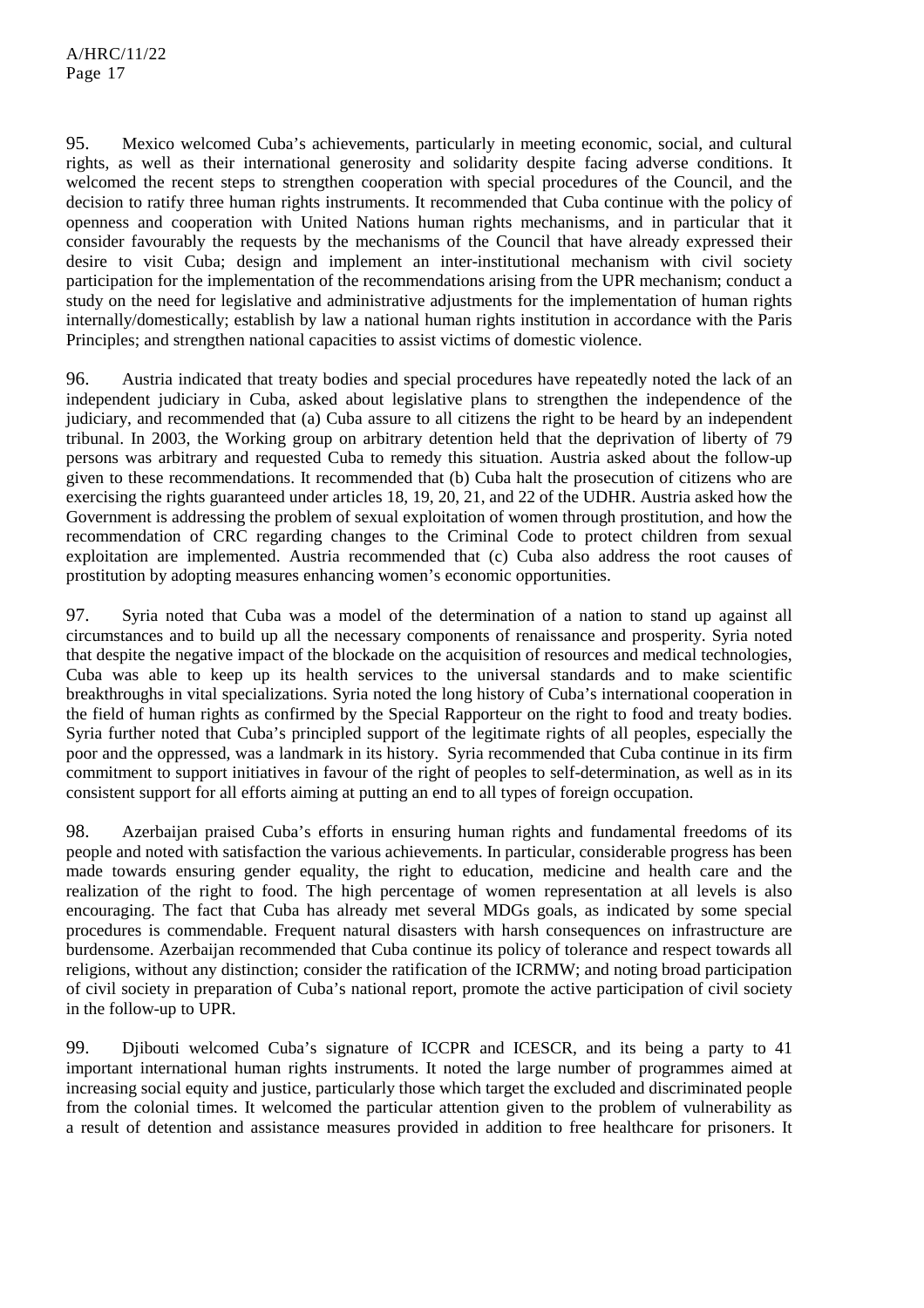commended Cuba's work in the area of international solidarity and cooperation. Djibouti benefits from the assistance of Cuba in a number of sectors, specifically in the area of health. It recommended that Cuba continue to develop programmes under way to make university studies more universal; share its experience and good practice in guaranteeing the right to education for all Cubans and in the promotion and protection of the right to health, which has yielded encouraging and positive results, particularly taken into account their under development status; and share its experience in the area of primary maternal and child health and programmes to control epidemics and to provide assistance to people who are infected by HIV/AIDS.

100. Palestine praised the legal protection framework for human rights in Cuba. Palestine noted that Cuba has signed and ratified a number of internationally legally binding human rights instruments. Palestine noted that the judicial system in Cuba is also vital for the protection of human rights, in line with international standards. Palestine further noted that the collective and individual independence of judges is enshrined in all appropriate texts. Palestine noted the progress made by Cuba in economic, social and cultural rights. Palestine recommended that Cuba continue supporting the right to selfdetermination and independence, particularly its support to the Palestinian cause to put an end to foreign occupation; and continue to promote and protect the right to development.

101. Sudan commended Cuba for the great achievement in economic, social and cultural rights and civil and political rights. Sudan is impressed by advances in education, with universal coverage free of cost at all levels, which surpassed the six aims of the UNESCO Education for All programs. Cuba has fulfilled its human rights obligations worldwide by playing an exemplary role in the establishment and operation of the Council. Sudan recommended that Cuba share with all United Nations members, particularly the developing countries, its experiences of international cooperation in terms of the promotion of the right to health; continue to promote initiatives in defense of international solidarity, both at the Human Rights Council and at the Third Committee of the general Assembly, with a view to promoting and protecting human rights; and continue to defend and promote initiatives in favour of all developing countries, in particular, those aimed at the full implementation of the right to development.

102. Bangladesh commended Cuba's continued efforts to promote human rights and the significant strides made in improving the socio-economic standards of the Cubans. It congratulated Cuba on its achievement of MDGs 2, 3 and 4 and noted that it was poised to attain MDGs 1, 5 and 6 by 2015. Cuba has achieved enviable results in ensuring access to education, health and social protection for all, and could be a model for South-South cooperation by sharing its best practices in education, health, employment protection, disaster mitigation and gender mainstreaming. Bangladesh recommended that Cuba share its experiences and best practices in building a robust and efficient healthcare system with other countries aspiring to have similar health architecture; broaden the scope of its cooperation in sharing and replicating its home-grown methods of combating illiteracy; and share its experiences in preparedness to prevent and mitigate the impact of hurricanes and other natural disasters.

103. Senegal had no doubt that Cuba will involve civil society once the UPR process is completed, as it will enable Cuba to consolidate and even expand the major progress already made in various areas such as the economic and social development. Those progress were made despite many obstacles and constraints. Senegal noted considerable results already obtained in the area of education and health. It noted that these are areas where Cuba is exemplary for several developing countries, many of whom are benefitting from its technical support. Senegal encouraged Cuba to continue the process, already quite well launched, to harmonize its domestic legislation with international human rights standards, to which it freely adhered to by acceding to many important instruments.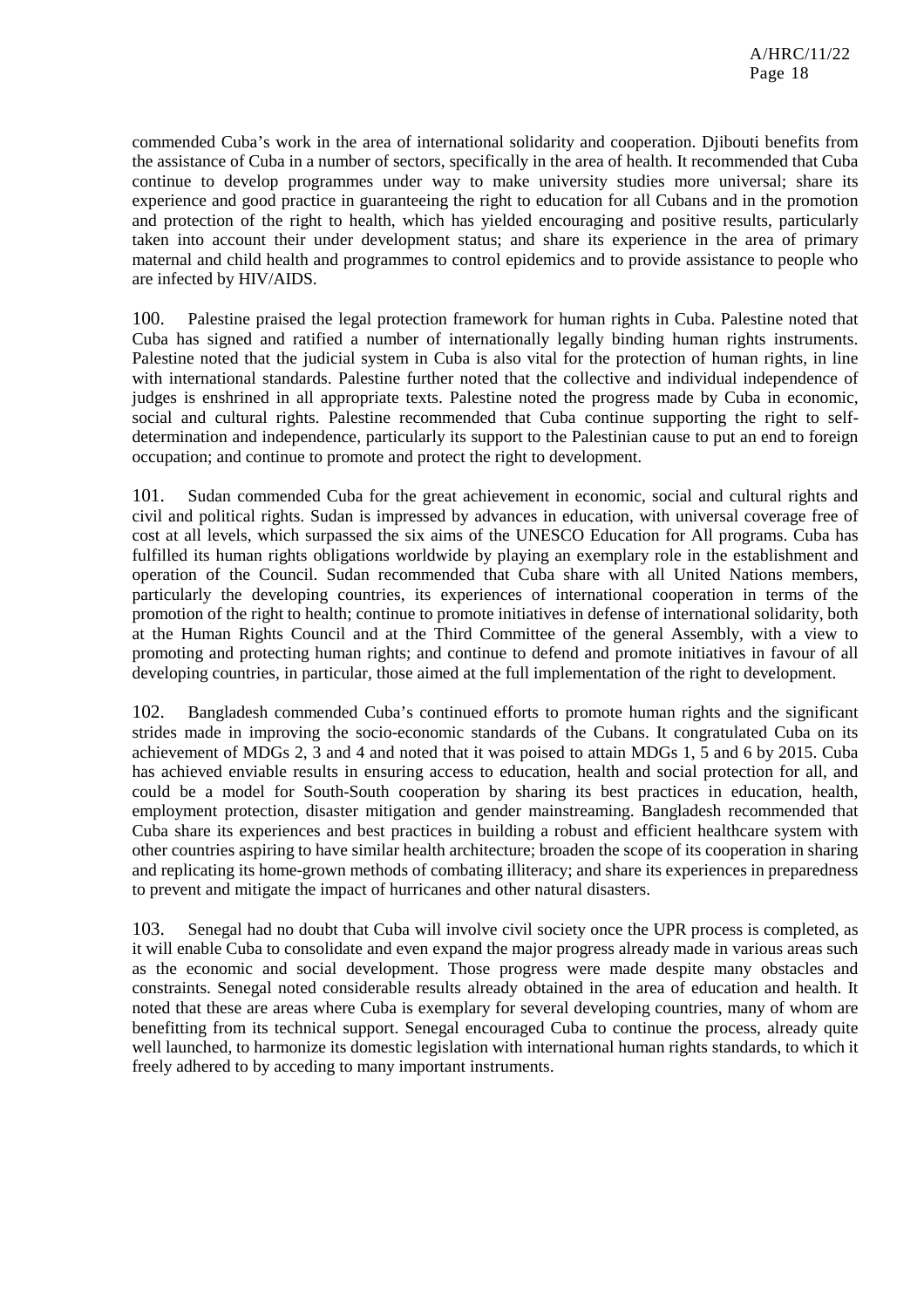104. Honduras congratulated Cuba for its good practices in the area of international cooperation despite its economic situation, and for its demonstrated capacity to provide solidarity assistance to countries in need. Honduras commended Cuba's Honduras praised Cuba's efforts to eradicate illiteracy. It recommended that Cuba share and transfer its experiences and good practices in the preparation and response to natural disasters, that have allowed consolidating a civil defense system with important achievements and results in the protection of the right to life and other basic human rights of citizens, in a context where meteorological phenomena is ever more recurring in Central America and the Caribbean; share its experiences and good practices in terms of organizing the national health system that has allowed substantial gains in the promotion and protection of the right to health, particularly with regards to experiences in primary and maternal-infant care; and share their experiences and result in the international cooperation oriented towards the promotion of the right to education, including the eradication of illiteracy and, in particular, in the application of the method "Yes I Can" in diverse national, regional, and local realities.

105. Slovakia recommended that Cuba (a) respond positively, as soon as possible, to the requests of the Special Rapporteur on freedom of religion or belief and the Special Rapporteur on the right to freedom of opinion and expression to visit Cuba; and (b) take all necessary measures, including reviewing its legislation, in order to avoid cases of prosecution of those who exercise their rights guaranteed under articles 18, 19 and 20 of the UDHR.

106. Italy, recognizing a decline in the detention of political dissidents, expressed concern over severe restrictions on the freedom of expression and association and the high number of political prisoners. It recommended that Cuba (a) proceed shortly to the progressive and unconditional release of persons detained for political and conscience reasons, starting with those in a precarious state of health. It welcomed the signing of ICCPR and ICESCR, adding that the conclusion of the process for the incorporation of these Covenants into domestic law would represent a very important signal for the protection and promotion of human rights. It recommended Cuba (b) proceed to the prompt ratification, without reservations, of the Covenants. It welcomed the "de facto" moratorium on the death penalty since 2003 and the policy of transforming death sentences into life imprisonment. It recommended Cuba (c) progressively reduce the number of offences liable to death penalty and consider subsequent measures towards its complete abolition.

107. Thailand commended the achievements made by Cuba in ensuring free of charge education for its citizens without discrimination. Thailand commended Cuba for the public health law and policies, which guarantees access to quality and free-of-charge health services to all Cubans. It expressed satisfaction that Cuba signed ICCPR and ICESCR, and expressed hope that Cuba would proceed to ratify these instruments expeditiously. Thailand recommended that Cuba give importance to improving human rights training for government officials at all levels, including lawyers, police, judges, and other law enforcement officials.

108. Côte d'Ivoire welcomed the progress made by Cuba despite a very difficult environment. Cuba has already achieved the goals of the world food summit of 1996 and the first MDG to reduce by half the number of people suffering from hunger by 2015. Cuba has also achieved other MDGs, ensuring primary education for all (goal 2), promoting gender equality and empowering woman (goal 3) and reducing child mortality (goal 4). It noted that this great country intents in addition, to achieve fully goals 1, 5 and 6 by 2015. According to UNICEF, Cuba is clearly on track to achieve most of the millennium development goals by 2015. This is to its credit and to the credit of developing countries. Côte d'Ivoire made a solemn and urgent appeal to the entire international community to have all possible good wishes being brought to bear and that good offices be offered to ensure that this painful economic embargo which has victimized Cuba and its heroic people be lifted.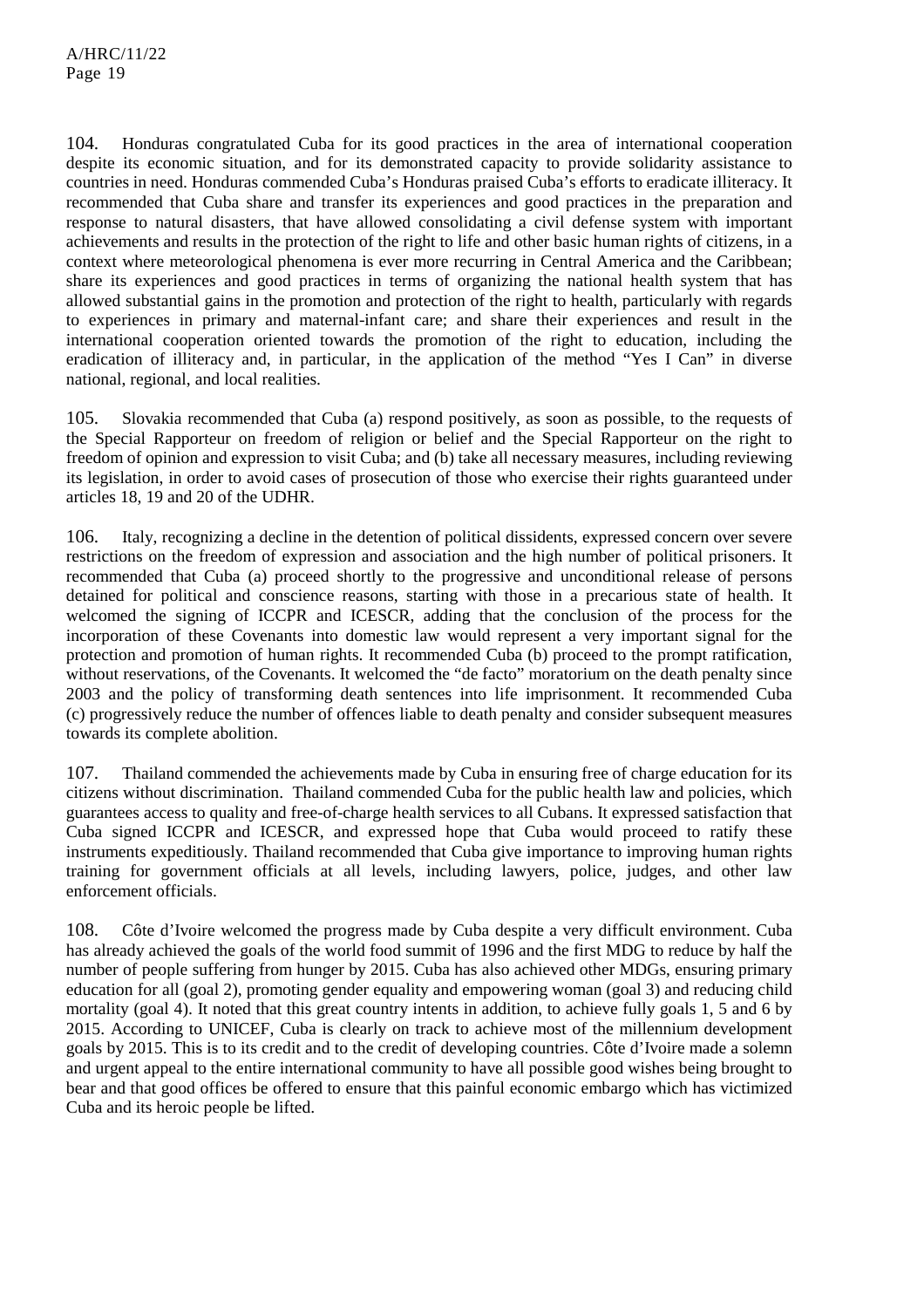109. The Czech Republic appreciated the signing of ICCPR and ICESCR, and welcomed Cuba's support to the joint statement on human rights, sexual orientation and gender identity delivered in December 2008 at the GA. Noting some pending requests for visits by special procedures, the Czech Republic asked whether and in what time frame would these mandate holders be able to visit the country and (a) recommended that Cuba issue and implement a standing invitation to all special procedures. Asking about legal safeguards to ensure protection of human rights defenders against abuse of provisions for criminal prosecution, it (b) recommended that Cuba implement such safeguards and release all prisoners of conscience. Underlining that criticism of governmental policies should be acceptable in mass media and that free public discussion and peaceful assembly be allowed, it (c) recommended that Cuba revise its legal framework in this area with a view to brining it in compliance with relevant provisions of ICCPR. Asking how civil society was able to participate in the preparation of the national report to the UPR, it (d) recommended that Cuba widely publish outcome of this UPR and make regular and inclusive consultations with civil society an integral part of the follow-up to the UPR.

110. The Netherlands welcomed the announcement that Cuba will ratify ICCPR and ICESCR. It noted the seemingly contradiction of some national legislation to these treaties. It recommended (a) that the Government ratify both treaties as soon as possible without restrictions and take measures to adapt its national legislation. The Netherlands noted limitations on the exercise of the right to assembly, association, movement or expression, and restrictions on freedom of expression due to government control on all media. It recommended that Cuba (b) reform and adapt its laws, regulations and practices relating to these basic freedoms in accordance with international standards; and (c) guarantee that independent journalists, human rights defenders and political dissidents have the possibility to exercise these basic freedoms without the risk of harassment, intimidation or persecution. Noting that, despite a decrease in the number of political prisoners, the detention of political prisoners and the conditions in prisons remain a problem, it (d) recommended that Cuba take all measures to avoid incidents of violations of the Standard Minimum Rules for the Treatment of Prisoners.

111. Ukraine noted the progress made in the realization of economic, social and cultural rights, particularly, the right to health and the right to education. It noted with satisfaction that every Cuban has guaranteed access to quality health services free of charge, and the total availability and high quality of education. It noted numerous Cuban programs on international cooperation and solidarity on rendering medical aid to the countries that suffered from natural disasters. It extended the utmost appreciation of the Ukrainian people and the Government for treatment and care of several generations of Ukrainian children affected by the Chernobyl catastrophe. It also indicated that the right to education is also granted by Cuba to these Ukrainian children. With regard to the educational system, Ukraine asked Cuba to provide more information on the University for elderly people.

112. Responding to questions, Cuba expressed that it should be understood the country is submitted to the policy of hostility, blockade and aggressions that has been implemented for more than 50 years by successive United States administrations. The declared objective of that policy has been the so-called "regime change". The Cuban people have been required to adopt and enforce the laws necessary to defend its freedom, independence and self-determination, which include an antidote law, applied under exceptional circumstances, to cope with the acts of collaboration with the Helms-Burton Act.

113. The domestic legislation in force includes severe measures to prevent any arbitrary detention as well as to prosecute and convict the responsible in case such actions may occur. All citizens in Cuba are granted equal rights and duties.

114. In Cuba there are no prisoners of conscience. All those who are serving their sentences in prison have been previously prosecuted with all the guarantees of the due process. Among them there are a few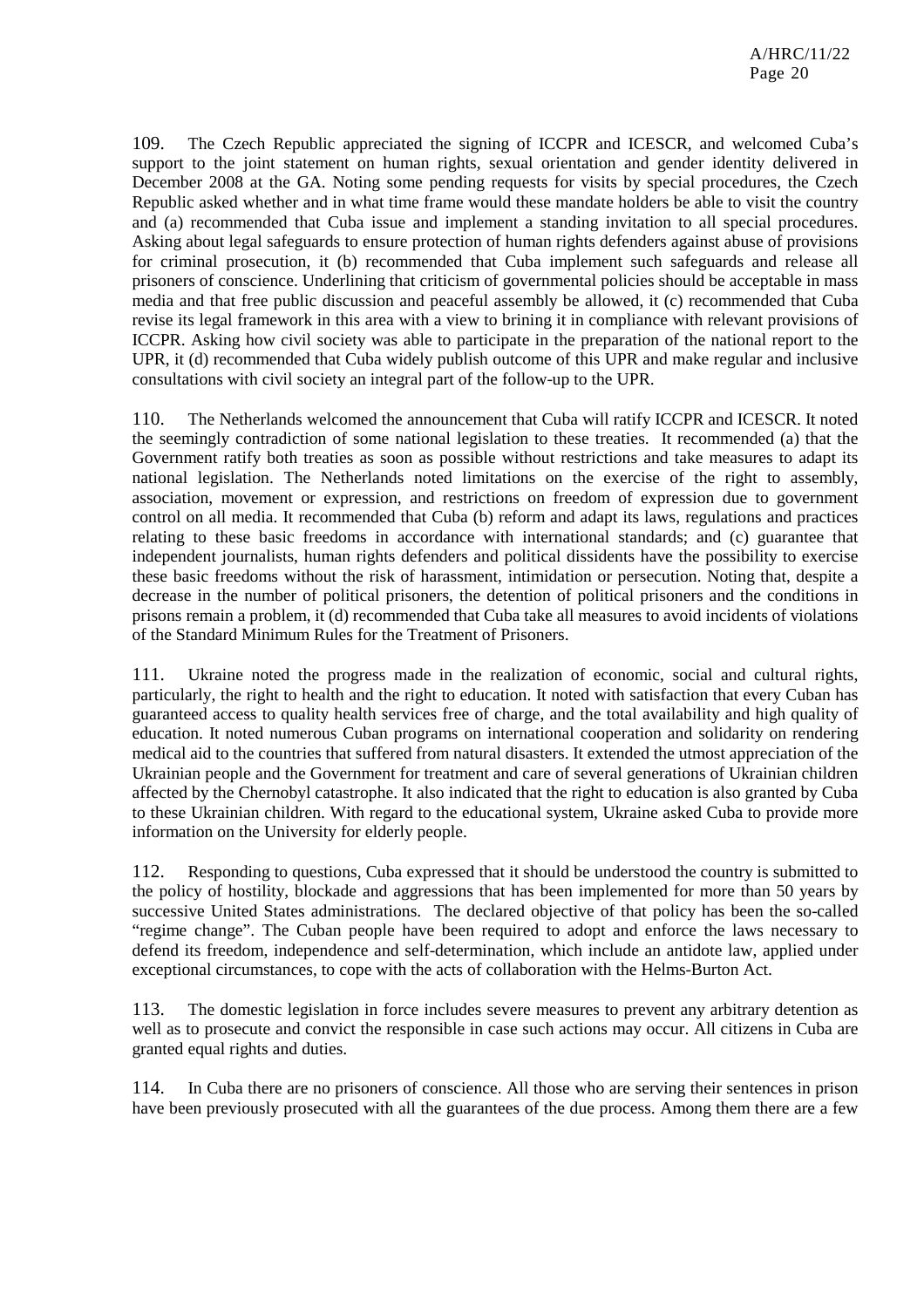agents to the service of the United States. They are paid and used by the United States as tools of its anti-Cuban policy.

115. In Cuba, the human rights defenders are respected and exercise their rights without discrimination of any kind.

116. The Cuban state is the guarantor of promotion and protection of the human rights of all its citizens. No-one is harassed, detained or punished for exercising, enjoying or defending human rights.

117. All inmates receive adequate medical assistance. No inmate suffers from any medical condition that is incompatible with the prison system they are submitted to. Whenever that has been the case, a prison leave has always been granted.

118. In Cuba, freedom of expression is guaranteed. The material conditions to exercise it are made easier by the fact that the press, the radio, the television, the movies, and all other mass media are owned by the people. Those media can not in any way be a private property. This ensures that they are exclusively used in the interest of the working people and the society as a whole.

119. Cuban State guarantees the exercise of the right of association so that citizens are able to carry out a diverse kind of activities for the benefit of the society. Cuba has 2,238 such organizations. In 2008, 33 new associations were registered.

120. The economic, commercial and financial blockade imposed by the United States against Cuba affects, among other things, the access to Internet, with restrictions that derive from bandwidth limitations; the serious obstacles that hinder the acquisition of the required technologies and the high connectivity costs. At present, access is only possible via satellite, because the United States government imposes restrictions on the use of alternative connections. There is a political will to expand the access to the Internet by all Cubans.

121. Since the blockade was imposed 50 years ago, until May 2008, the direct economic damages caused by the application of the blockade surpassed 93 billion dollars.

122. Social Security in Cuba is conceived as a comprehensive and harmonious system, with universal coverage that includes security in the work location, in income, in working conditions, in the prioritized attention to maternity, persons with disabilities, seniors, victims of natural disasters, and all those people that need it. More than 2 million citizens receive monetary loans, in kind and in services, from the social security system.

123. The Cuban prison system complies with United Nations Standard Minimum Rules for the Treatment of Prisoners.

124. Inmates are entitled to submit complaints and requests to the authorities and to receive a proper response within a reasonable period, in accordance with the relevant legislation. Violence and mistreatment, physical or psychological, are totally prohibited and are crimes under Cuban law. All prisons are subject to a system of inspection that is independent of the authority responsible for running them.

125. Cuban Constitution and legislation safeguard the rights to freedom of movement and to travel. One of the clearest expressions of the discriminatory immigration policy pursued by the United States administration towards Cuba is the "Cuban Adjustment Act".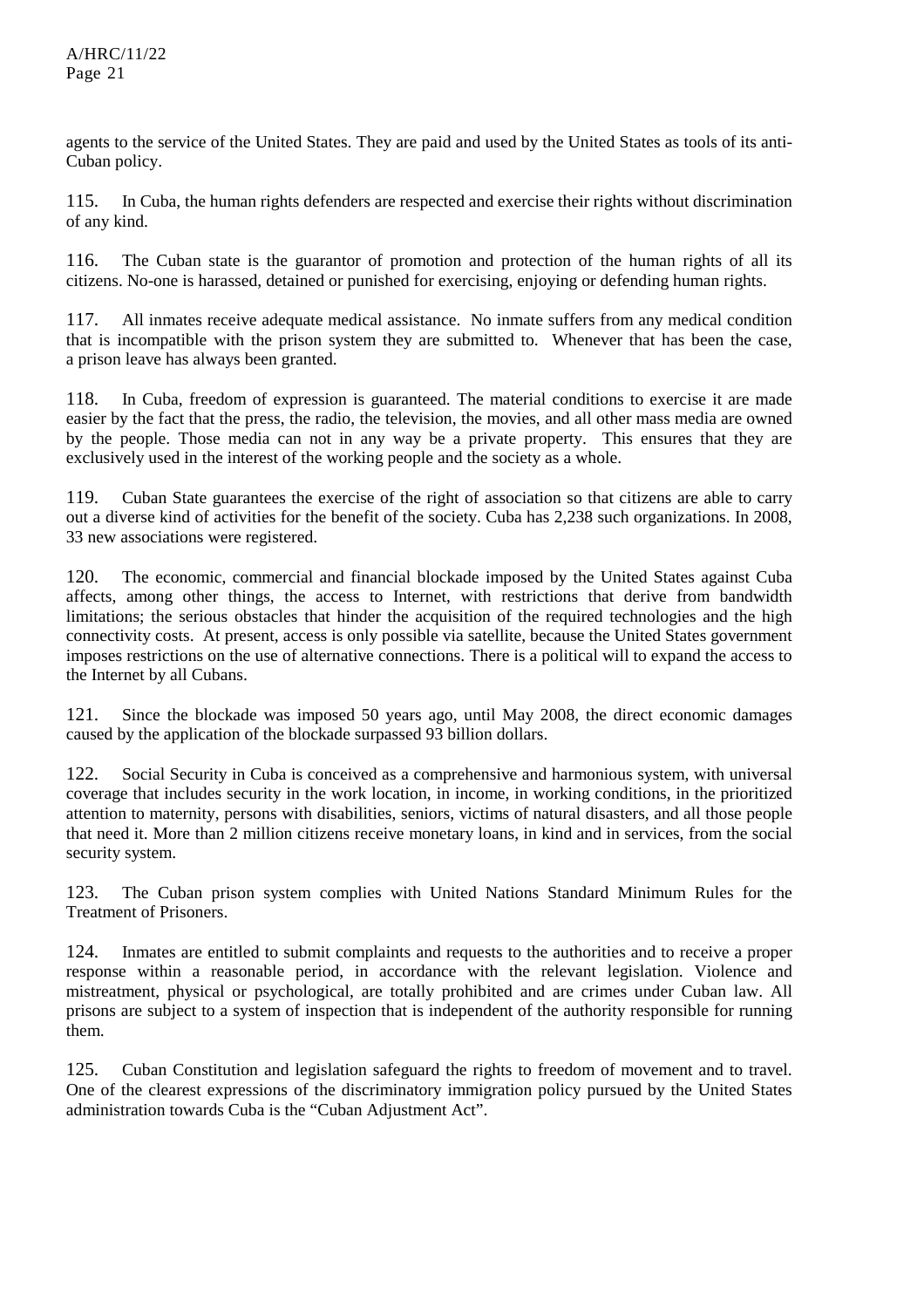126. Although provided for in Cuban legislation, imposition of the death penalty is very exceptional. Cuba has been constrained, in legitimate defence of national security, to pass and apply severe legislation against terrorist activity aimed at destroying the Cuban state or killing its citizens. This has been framed with the strictest adherence to due process and observance of judicial guarantees.

127. Cuban judges are independent and they respond only to the law. The judges are obliged to justify their decisions. All the courts' decisions are subject to appeal as provided by law in each case.

128. More than 30,000 young people from 124 countries and 5 overseas territories are studying in Cuba; of these, almost 24,000 are studying medicine.

129. Criminal laws punish any behaviour associated to the exploitation of prostitution or any form of sex trade. With regards to the human trafficking, Cuba implements several actions against it. This is not a phenomenon that significantly affects Cuba.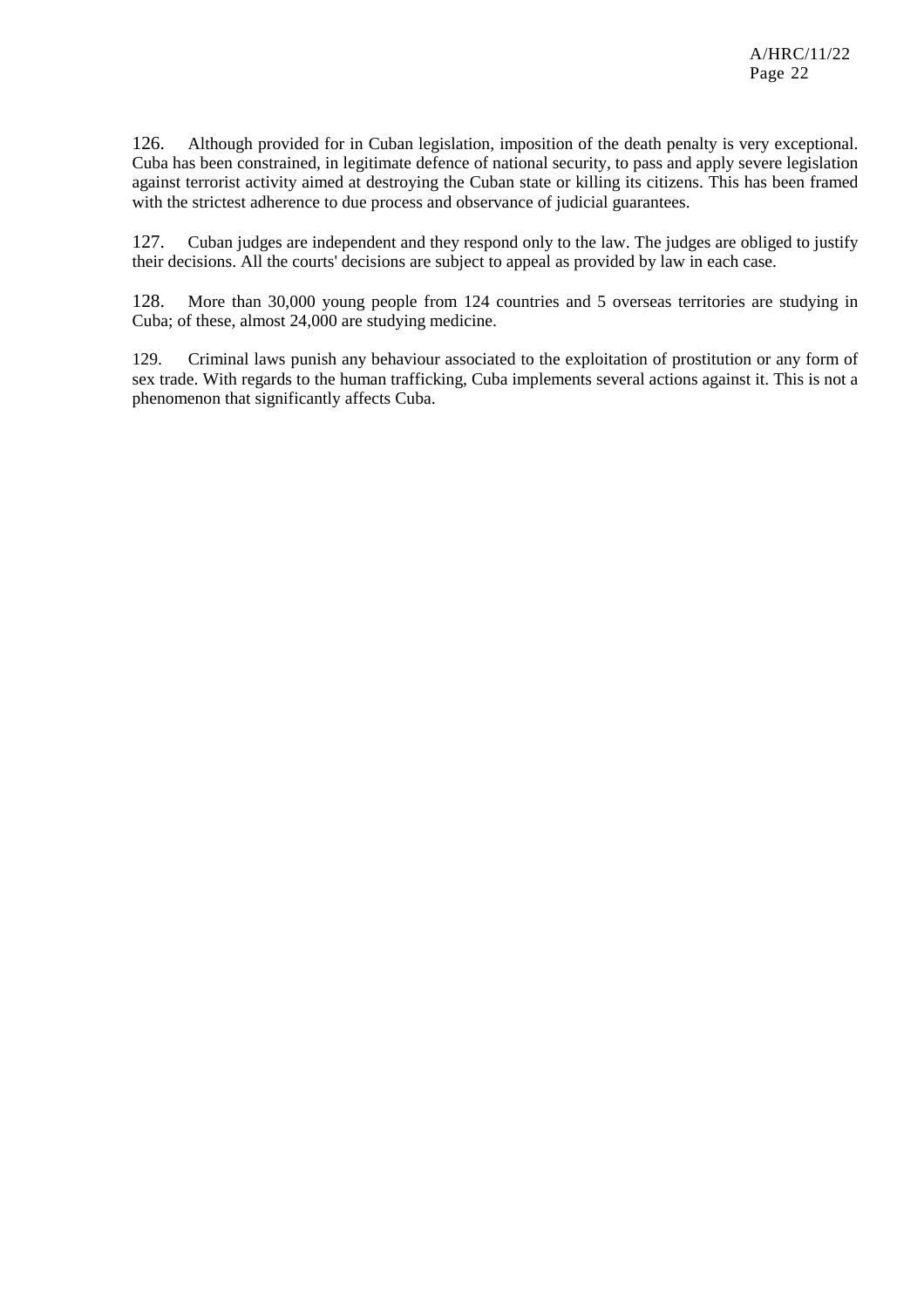# **ثانياً - الاستنتاجات و/أو التوصيات**

-١٣٠ نظرت كوبا في التوصيات التي قُدمت في أثناء الحوار التفاعلي وفيما يلـــي التوصـــيات الــــيّ تحظــــى بتأييد كوبا:

- -١ أن تواصل المسار من أجل بناء اشتراكية قائمة على مبادئ التضامن والعدالة، مع السير قدماً من أجل تعزيز الديمقراطية التشاركية والاستباقية، بوصف ذلك آلية حقيقيـة لـضمان مـشاركة المواطنين في الشؤون العامة، مما يؤدي إلى تحسين الظروف لتعزيز وحماية حقوق الإنسان للشعب الكوبي (فترويلا؛ جمهورية كوريا الشعبية الديمقراطية؛ جمهوريـة لاو الديمقراطيـة الـشعبية؛ فييت نام)؛ وأن تحافظ على النموذج الاقتصادي والاجتماعي الذي اختاره الشعب الكوبي بحرية وأن تعزز هذا النظام، وتواصل النهوض بمشاركة الشعب الكاملة في تسيير الـشؤون العامـة (جمهورية كوريا الشعبية الديمقراطية؛ وجمهورية لاو الديمقراطية الشعبية)
- -٢ أن تواصل عملها من أجل تعزيز قوانينها الوطنية وجعلها مطابقة ومتفقة لالتزاماهتا الدولية وفقاً للمعاهدات التي تعد كوبا طرفاً فيها (الإمارات العربية المتحدة؛ ترينيداد وتوباغو؛ غانا؛ أوزبكستان)
- -٣ أن تجري دراسة بشأن الحاجة إلى إجراء تعديلات قانونية وإدارية على إعمال حقوق الإنـسان داخلياً (المكسيك)
- -٤ أن تواصل اتخاذ تدابير من أجل الوفاء بالتزاماهتا المتعلقة بحقوق الإنسان وأن تنهض بتعزيز وحماية حقوق الإنسان والحريات (جامايكا)
- -٥ أن تواصل تعزيز سياستها من أجل تشجيع التنمية والتمتع بحقوق الإنسان لجميـع الكـوبيين، لا سيما في بيئة يسودها عدم التمييز (ترينيداد وتوباغو)
- -٦ أن تواصل تنفيذها للتدابير الرامية إلى الاستمرار في تعزيز وحماية حقوق الأطفال وأن تكثـف جهودها الرامية إلى إتاحة مزيد من الفرص لمواصلة التعليم العالي (ماليزيا)
	- -٧ أن تواصل وتدعم برامجها الحالية المعدة لصالح كبار السن ولحمايتهم (الهند؛ المملكة العربية السعودية)
- -٨ أن تواصل جهودها الجارية الرامية إلى تعزيز وإعمال حقوق الإنسان لمواطنيها، بما في ذلك الح ق في السكن اللائق (غانا)
- -٩ أن تنظر في تعزيز التثقيف في مجال حقوق الإنسان عبر وضع حملات لتوعية الجمهور وبرامج على جميع المستويات (الأردن)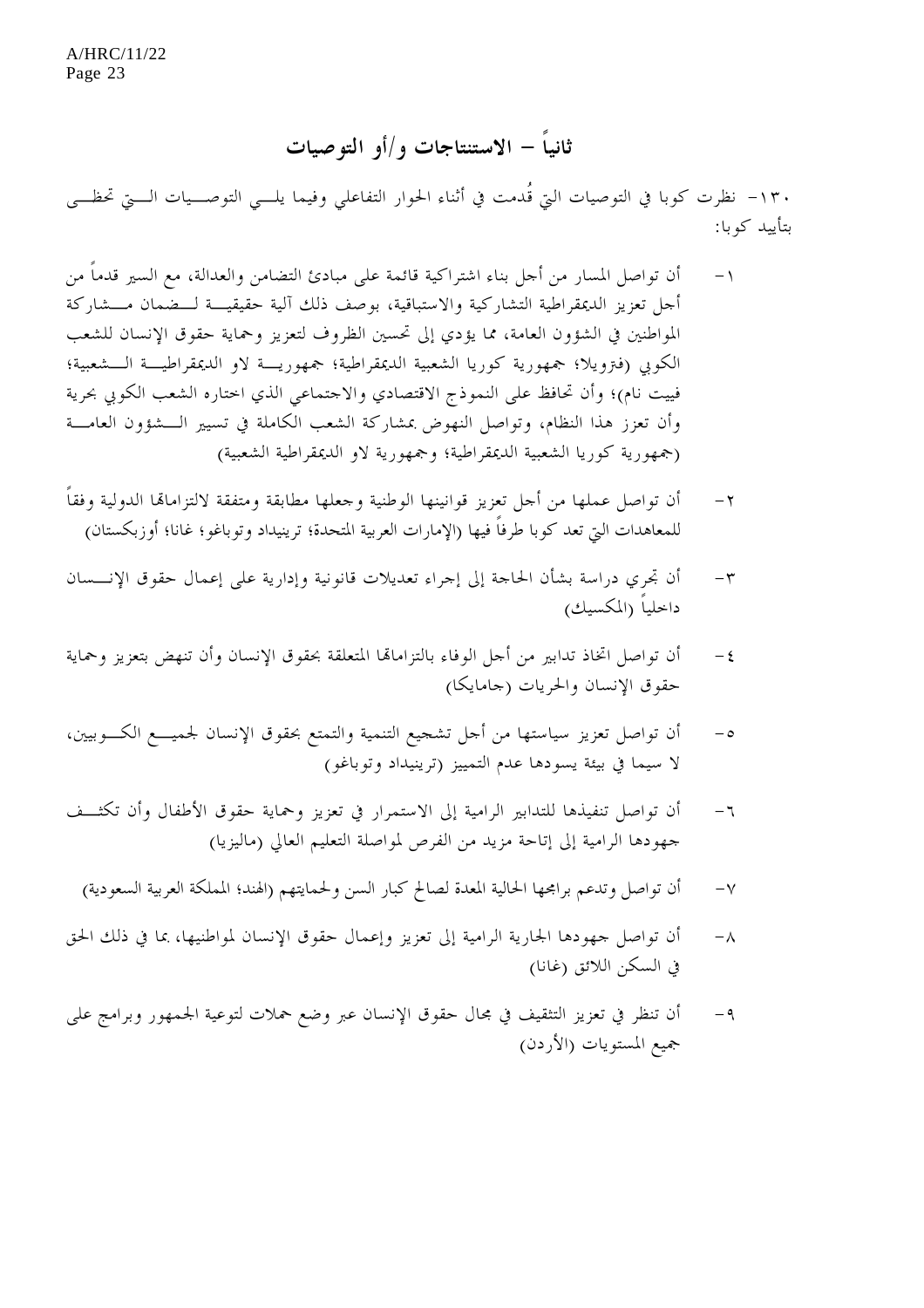- -١٠ أن تولي الأهمية إلى التدريب في مجال حقوق الإنسان وتواصل هذا التدريب لفائـدة مـوظفي الحكومة على جميع المستويات، والأفراد العاملين في مجال إنفاذ القوانين، والـشرطة، والجهـاز القضائي، بما في ذلك القضاة والمحامون (الأردن؛ تايلند)
- -١١ أن تقدم معلومات عن النهج المنسق الذي وضعته من أجل النهوض بمجال التمتع العملي بالحقوق الاقتصادية والاجتماعية والثقافية والتصدي للتحديات التي تفرضها العقوبات الاقتصادية وكذا للآثار الكارثية الهائلة التي خلفتها الأعاصير الأخيرة (جنوب أفريقيا)
- ١٢ أن تواصل تدعيم العمل الذي يقوم به المحتمع الدولي فيما يتعلق برفض التدابير القسرية الانفرادية بما في ذلك الحظر غير القانوني المفروض على كوبا (بيلاروس)
- -١٣ أن تواصل دعم الحق في تقرير المصير والاستقلال، لا سيما دعم القضية الفلسطينية مـن أجـل وضع حد للاحتلال الأجنبي (فلسطين)
- -١٤ أن تواصل التزامها الراسخ بدعم المبادرات المؤيدة لحق الشعوب في تقريـر مـصيرها، وكـذا الاستمرار في دعمها المتواصل لجميع الجهود الرامية إلى وضع حد لجميع أنواع الاحتلال الأجنبي (الجمهورية العربية السورية)
- -١٥ أن تواصل تعزيز المبادرات المدافعة عن التضامن الدولي والحوار المتكافئ في أجهزة الأمم المتحدة ذات الصلة، بما في ذلك كل من مجلس حقوق الإنسان واللجنة الثالثة للجمعية العامـة للأمـم المتحدة هبدف تعزيز حقوق الإنسان والتضامن بين جميع الأمم والشعوب المحبة للخير (زمبابوي؛ السودان؛ بيلاروس)
- -١٦ أن تواصل تطوير وتبادل التجارب والممارسات الجيدة فيما يتعلق بمعاملة السجناء، لا سـيما، الخطط الرامية إلى تحويل السجون إلى مراكز تثقيفية وإصلاحية للإنسان (الصين؛ إيران)
- -١٧ أن تواصل تبادل وتقديم خبرهتا وممارساهتا الجيدة في مجال مساعدة الفئات الضعيفة، لا سيما عبر تنفيذ البرنامج الوطني للأخصائيين الاجتماعيين (فترويلا)
- -١٨ أن تواصل تدعيم وتبادل تجارهبا في البرامج الرامية إلى تقديم الرعاية التخصصية للشباب، مراعية في ذلك مصالحهم ووضعهم الاجتماعي الاقتصادي، مما يساعد الشباب على تطـوير طاقـاهتم الكاملة (أوزبكستان)
- -١٩ أن تحسن الهياكل الأساسية الإعلامية للمجتمع الكوبي وأن تتبادل تجربته في مجال توسيع نطاق الوصول إلى تكنولوجيا المعلومات والاتصالات (فييت نام)
- -٢٠ أن تتبادل وتنقل خبراهتا وممارساهتا الجيدة، لا سيما إلى الأعضاء الآخرين في منطقتها، في مجال تأهبها لمنع الأعاصير وغير ذلك من الكوارث الطبيعية وتصديها لها من أجل تخفيف أثرها، وكذا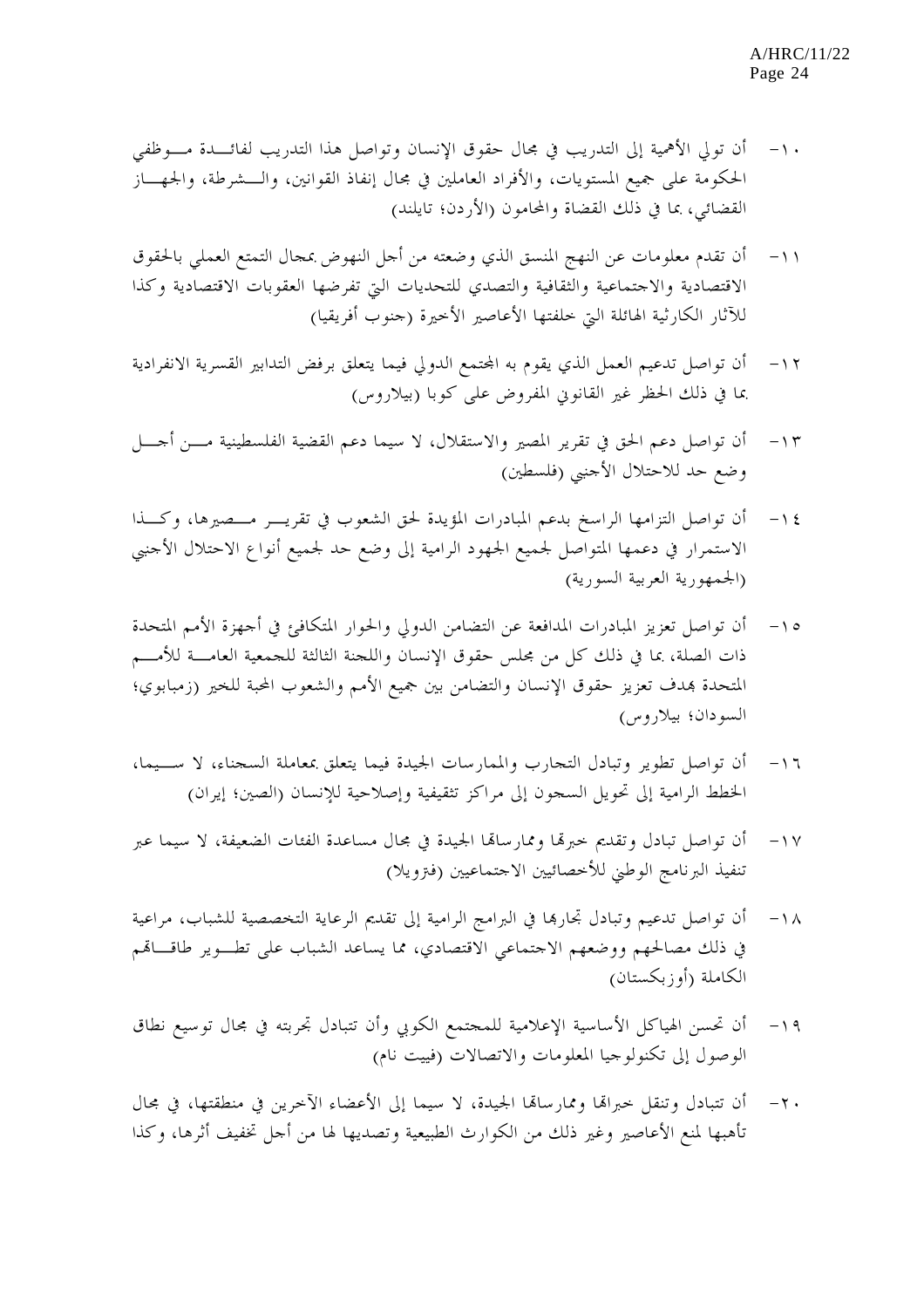إنجازاها الهامة في مجال تعزيز نظام الدفاع المدني الذي حقق نتائج معترفاً هما في مجال الحق في الحياة وغير ذلك من حقوق الإنسان الأساسية للمواطنين (الجمهورية الدومينيكية؛ بنغلاديش؛ هندوراس)

- -٢١ أن تتبادل الممارسات الجيدة في ميدان التعاون الدولي من أجل تعزيز الخدمات الصحية الجليلـة التي قدمها اللواء الطبي هنري ريف إلى باكستان في أثناء زلزال ٢٠٠٥ (باكستان)
- -٢٢ أن تواصل المبادرات النيرة مثل مبادرة "نعم أستطيع" لتعلم القراءة والكتابة في أوساط وطنيـة وإقليمية ومحلية متنوعة، وهو برنامج يرمي إلى تنفيذ الحق في التعليم، وتوسيع نطاق تعاوهنـا في مجال تبادل وتكرار الأساليب الداخلية لمكافحة الأمية (بنغلاديش) وعملية المعجـزة في ميـدان الصحة (فترويلا؛ بوليفيا؛ هندوراس)
- -٢٣ أن تتبادل تجربتها وممارستها الجيدة في مجال ضمان الحق في التعليم لجميع الكوبيين وفي تعزيـز وحماية الحق في الصحة، وهو ما أدى إلى نتائج مشجعة وإيجابية، لا سيما مع مراعاة تخلفهم، وأن تواصل برامج التعاون التي تقدم في إطارها المهنيين والتقنيين العاملين في قطاع الصحة إلى البلدان النامية، وإتاحة فرص التعليم في كوبا لفائدة الطلبة الوافدين من العالم النامي (جيبوتي؛ بوتان)
- -٢٤ أن تشاطر جميع الأعضاء في الأمم المتحدة، لا سيما البلدان النامية، تجارب كوبا في مجال تعزيز وحماية الحق في الصحة لملايين الناس حول العالم، مراعية في ذلك روح التضامن (نيكـاراغوا؛ السودان؛ الجمهورية الدومينيكية)
- -٢٥ أن تشاطر بلداناً أخرى تتطلع إلى هيكل صحي مماثل تجارهبا وأفضل ممارساهتا في مجال بناء نظام متين وفعال للرعاية الصحية، على النحو المنفذ في بلدها عبر التغطية الشاملة واجملانية للجميع، مما يشمل الحصول على الأدوية والتطورات التي تحققت في مجال البحث العلمي الكوبي (بنغلاديش؛ بوليفيا؛ هندوراس)
- -٢٦ أن تتبادل تجارهبا وممارساهتا الجيدة في مجال التعاون الدولي الرامي إلى تنفيذ الحـق في الـصحة لملايين الناس، عبر مبادرات من قبيل "برنامج الصحة الشامل" و"عملية المعجزة"، من بين جملة أمور أخرى (بوليفيا)
- -٢٧ أن تتبادل تجربتها وممارساهتا الجيدة في مجال الحماية الاجتماعية والصحة لا سيما في مجال البرامج الرامية إلى مكافحة الأوبئة، بما في ذلك برامج مكافحة فيروس نقص المناعة البـــشرية/الإيــــدز والاهتمام الخاص الذي يولى للمصابين به (اليمن؛ جيبوتي)، وكذا عندما يتعلق الأمـر بتقـديم التغطية الطبية الشاملة واجملانية (اليمن)
- -٢٨ أن تتبادل تجارهبا وممارساهتا الجيدة فيما يتعلق بالحق في الصحة، لا سيما برامج الرعاية الأولية ورعاية الأمومة ورعاية الطفل وكذا برامج مكافحة فيروس نقص المناعة البشرية/الإيدز؛ وبالنظر إلى تزايد السكان المسنين (الهند؛ جيبوتي؛ هندوراس)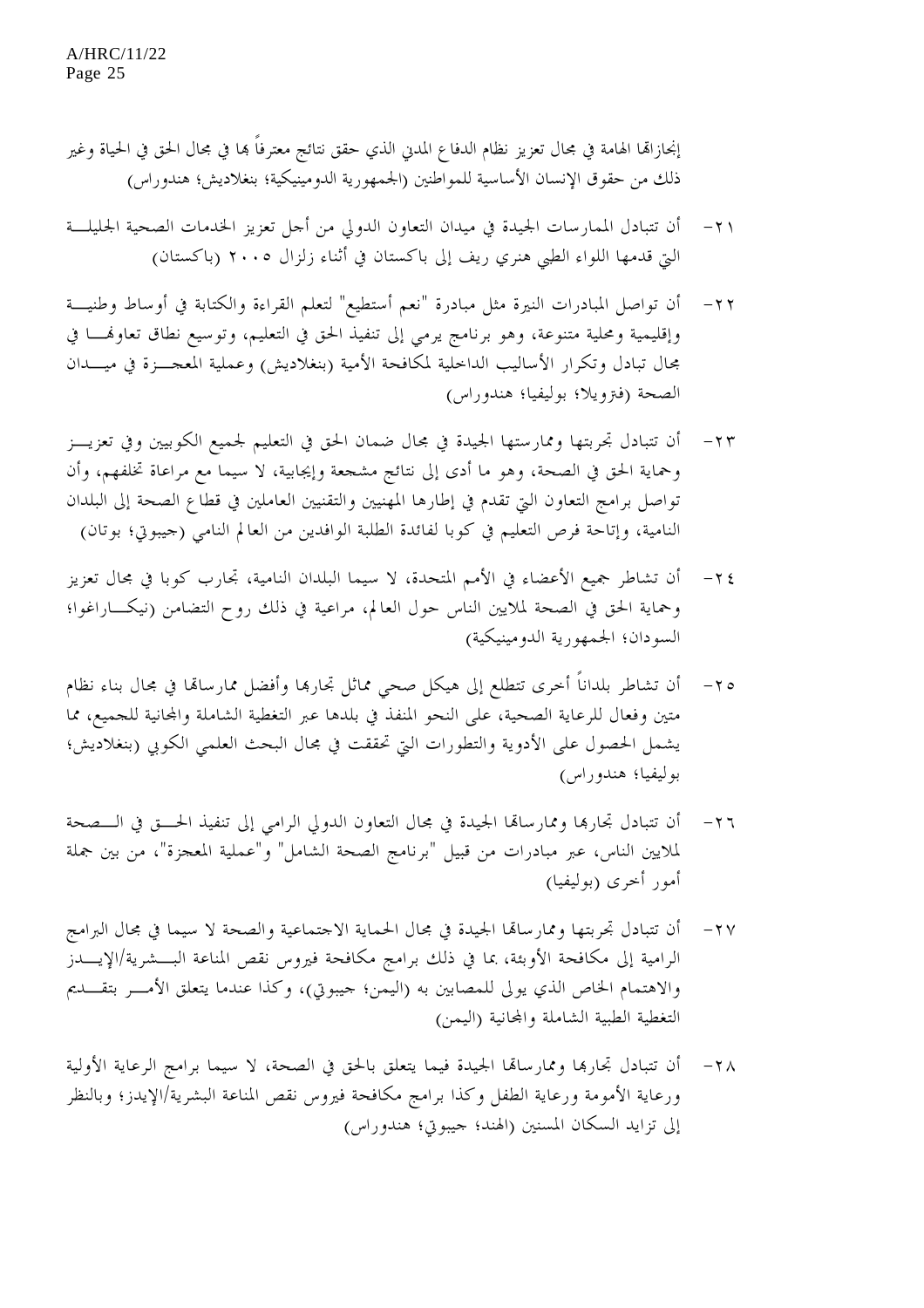- -٢٩ أن تتبادل تجارهبا، وخبراهتا، وممارساهتا الجيدة في مجال تعزيز وحماية الحق في الصحة، بما في ذلك المبادرات الموضوعة فيما يتعلق بالصحة العامة و"السياحة الصحية" (الفلبين)
- -٣٠ أن تتبادل تجارهبا على الصعيد الدولي، بدعم من الأمم المتحدة، فيما يتعلق بالتعاون الثنـائي في مجال تعزيز الحق في الصحة، لا سيما في مجالات تدريب الموارد البشرية ودعم الخدمات الصحية في جميع أنحاء العالم (الجزائر)
- ٣١ أن تتبادل تجارها، وأفضل ممارساها ومعلوماها مع الجتمع الدولي ومساعدة هذا الجتمع في مجال التصدي للتحديات القائمة في مجال الحق في التعليم، مع مراعاة النتائج الإيجابية الـتي تحققـت لفائدة جميع المواطنين الكوبيين رغم العقبات التي يواجهها هذا البلد (جنوب أفريقيا؛ قطر)، بما في ذلك قميئة الظروف للتعليم المحاني على جميع المستويات (جمهورية لاو الديمقراطية الشعبية)
- -٣٢ أن تتبادل خبراهتا، بجميع اللغات الدولية، لا سيما بالإنكليزية، فيما يخص قدرهتا على الكفـاح أخلاقياً ومعنوياً (سري لانكا)
- -٣٣ أن تتبادل تجارهبا في مجال المتطوعين الدوليين بوجه خاص، سواء كانوا مقـاتلين مـسلحين أو دكاترة، والحديث عبر وسائط الإعلام المتعددة سواء كانت الإنترنت أو القصص المصورة، عن تجارب الكفاح الكوبي وقيمه وأخلاقياته (سري لانكا)
- -٣٤ أن تلتمس التعاون مع آليات حقوق الإنسان التابعة للأمم المتحدة، بما فيها الإجراءات الخاصـة وهيئات المعاهدات فيما يتعلق بالأهداف الطوعية المتعلقة بحقوق الإنسان (البرازيل)
- -٣٥ أن تواصل جهودها وإسهامها على المستوى الدولي من أجل تعزيز آلية حقوق الإنسان التابعـة للأمم المتحدة، لا سيما من أحل المساهمة في جعلها تعمل بشكل غير مسيَّس، وفي إطار الحوار باحترام والتعاون بحسن نية والعمل من أجل تحقيق مصالح البلدان النامية (إيـران؛ زمبـابوي؛ فييت نام؛ جمهورية كوريا الشعبية الديمقراطية)
- -٣٦ أن تواصل تعزيز التعاون مع آليات حقوق الإنسان التابعة للأمم المتحدة والنظر في اتخاذ مزيد من الإجراءات التي من شأهنا أن تعزز عبر مواصلة الإدماج، مبدأ التكامل والوضوح، مختلف العناصر المكونة لنظامها الوطني لحماية حقوق الإنسان (بوتان)
- -٣٧ أن تستقبل مقررين مواضعيين آخرين غير المقرر الخاص المعني بالحق في الغذاء والمقرر الخـاص المعني بمسألة التعذيب (شيلي)
- ٣٨ أن تواصل الجهود الإيجابية الرامية إلى القضاء، وفقاً لواجباهّا والتزاماهّا الدولية، علـــى جميـــع أشكال التمييز، لا سيما التمييز ضد الفئات الضعيفة وجميع الفئات التي حُرمت عبر التاريخ أشد الحرمان (قطر)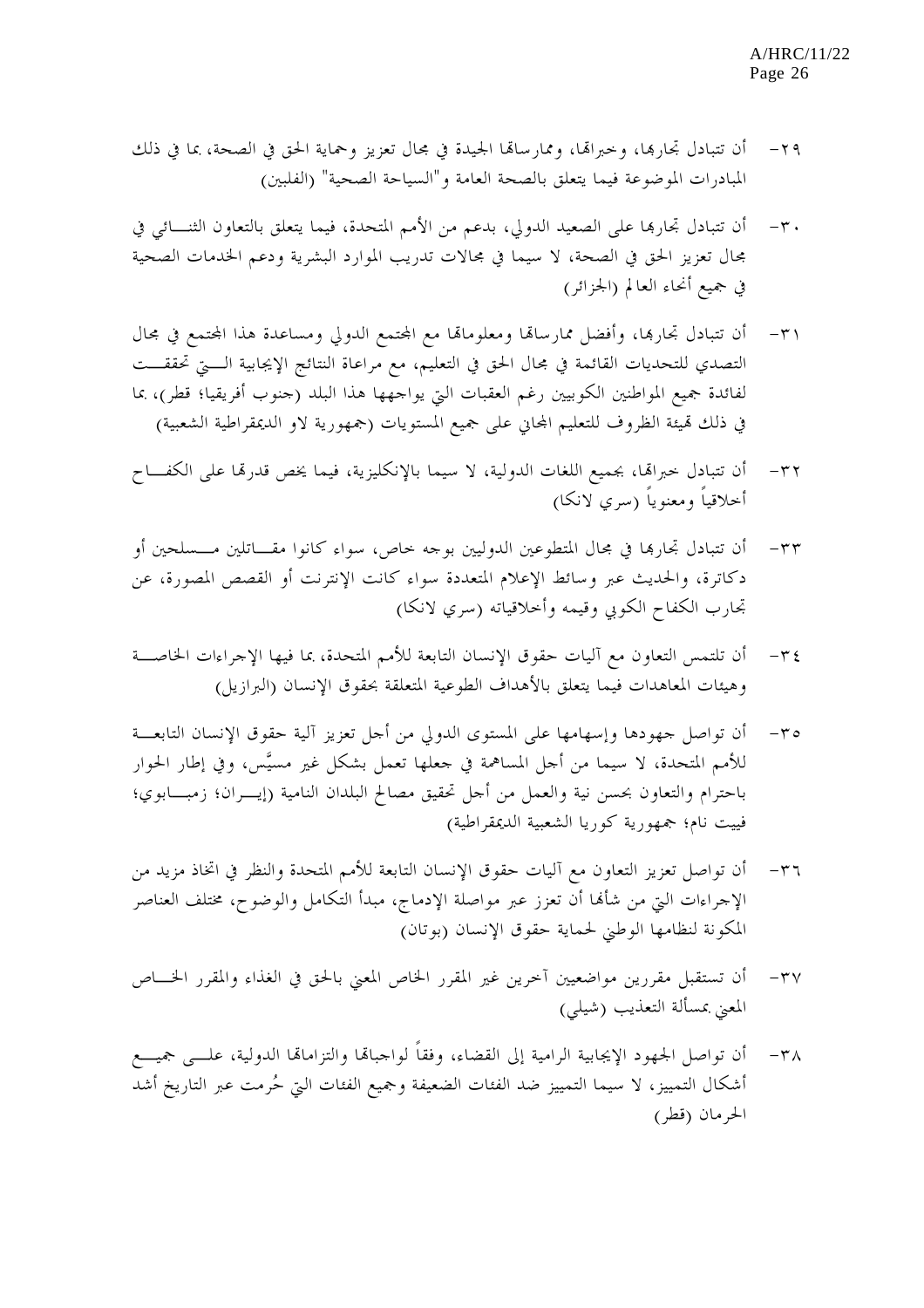- ٣٩ أن تسرع في تنفيذها لأفضل الممارسات المتعلقة بالمساواة بين الجنسين وتمكين المرأة ومواصــلة البرامج التي يجري تنفيذها بشكل ناجح في مجال المساواة بين الجنسين ووصول المرأة إلى مناصب صنع القرار، ومواصلة العمل من أجل تحقيق المساواة بين الرجال والنـساء في التمثيـل لا في الجمعية الوطنية وحسب، بل على جميع مستويات سلطات الدولة أيضاً (الاتحاد الروسي؛ ماليزيا)
- -٤٠ أن تواصل تطبيق منظور جنساني في سياساهتا وبرامجها، بما في ذلك في متابعة نتائج الاستعراض الدوري الشامل، ومتابعة إجراءاهتا، لا سيما عبر حملات التوعية وبرامج تثقيف الجمهور، عملاً من أجل القضاء على جميع القوالب النمطية المرتبطة بالأدوار التقليدية للرجال والنساء داخـل الأسرة (صربيا، الفلبين)
- -٤١ أن تواصل البرامج الرامية إلى تعزيز حقوق الإنسان الخاصة بالأشخاص المعوقين وتقديم التقريـر الأولي في الأجل المحدد له إلى اللجنة المنشأة بموجب اتفاقية حقوق الأشخاص ذوي الإعاقة (غانا)
	- -٤٢ أن تستمر في جهودها فيما يخص عدم تطبيق عقوبة الإعدام (البرازيل)
	- -٤٣ أن تعزز القدرات الوطنية من أجل مساعدة ضحايا العنف الأسري (المكسيك)
- -٤٤ أن تواصل تطوير النهج التثقيفي الوقائي وهنج إعادة الإدماج الاجتماعي بوصف ذلك أولوية من أجل منع الجريمة (الصين)
- -٤٥ أن تتخذ جميع التدابير من أجل تجنب حوادث انتهاكات القواعد الـدنيا الن موذجيـة لمعاملـة السجناء (هولندا)
- -٤٦ أن تستمر في جهودها من أجل مواصلة ضمان الحق في حرية التدين والمعتقد لجميع الكوبيين وأن تستمر في سياساهتا المتمثلة في احترام جميع الأديان والتسامح معها بدون تمييز (باكستان)، بما في ذلك الحق في اختيار المعتقد حسب اقتناع الشخص أو عدم الدعوة إلى أي دين كيفمـا كـان شكله (الاتحاد الروسي؛ أذربيجان)
- -٤٧ أن تواصل الجهود الرامية إلى ضمان التمتع على أكمل وجـه ممكـن بـالحقوق الاقتـصادية والاجتماعية والثقافية، حتى يتسنى لها الاستمرار في إحراز تقدم من أجل ضمان تحقيق الأهداف الإنمائية للألفية (نيكاراغوا؛ إيران؛ زمبابوي؛ المملكة العربية السعودية)
- -٤٨ أن تنظر في تبادل خبرهتا وأفضل ممارساهتا مع البلدان النامية الأخرى في مجال تحقيق الأهـداف الإنمائية للألفية، لا سيما الأهداف المحددة في مجالي التعليم الابتدائي، والمساواة بين الجنسين والحد من معدل وفيات الأطفال (ماليزيا)
- -٤٩ أن تواصل جهودها في ميدان الحقوق الاقتصادية والاجتماعية والثقافية وكذا الحقوق المعترف هبا في الإعلان العالمي لحقوق الإنسان والعهد الدولي الخاص بالحقوق المدنية والسياسية (سويسرا)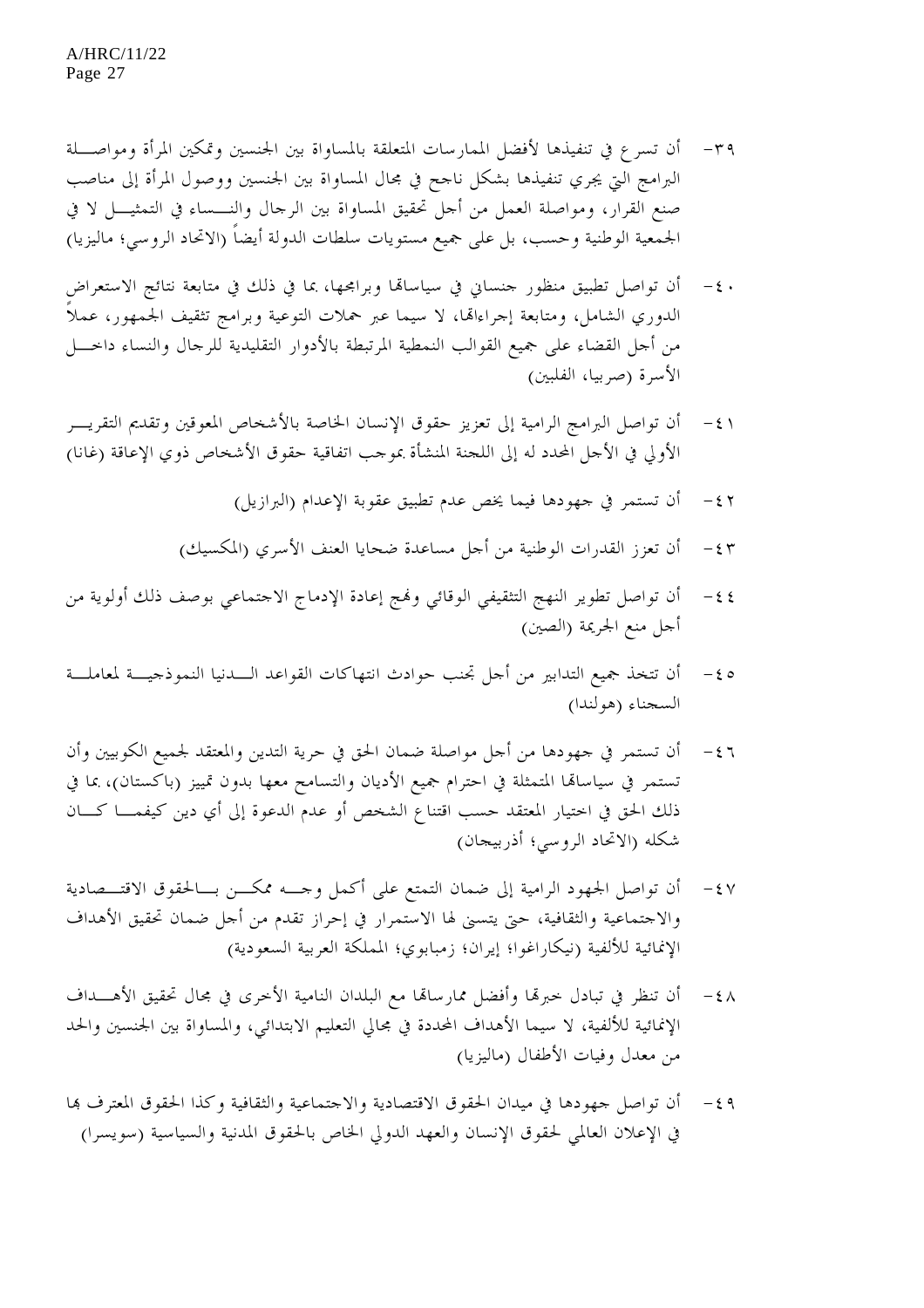- -٥٠ أن تواصل التزامها بإعمال الحق في التعليم والحق في الصحة لجميع مواطنيها وتبـادل تجارهبـا وأفضل ممارساهتا في مجال تعزيز وحماية هذين الحقين الأساسيين (إندونيسيا)
- -٥١ أن تعطي الأولوية إلى تحسين سياساهتا الحديثة الرامية إلى زيادة الإنتاج الزراعي هبدف تعزيز الحق في الغذاء وإعمال الأمن الغذائي، رغم المقاطعة المفروضة على كوبا (الجزائر)
- -٥٢ أن تنظر في اعتماد إطار قانوني عام للحق في الغذاء، بوصف ذلك ممارسةً جيدةً ومرجعاً للبلدان النامية (قطر؛ البحرين)
- -٥٣ أن تنفذ توصيات المقرر الخاص المعني بالحق في الغذاء الواردة في التقرير المتعلـق بزيارتـه إلى البلد (باكستان)
- -٥٤ أن تواصل تنفيذ البرامج الجارية الإيجابية والجهود الرامية إلى إصلاح وبناء المنازل للأشـخاص المتضررين من الأعاصير، هبدف ضمان التمتع الكامل بالحق في سكن لائق، بما في ذلك بمساعدة من المحتمع الدولي، الذي عليه أن يقـــدم الــــدعم المــــالي والمــــادي الكـــافي لتلــــك الـــــبرامج (صربيا؛ البحرين)
- -٥٥ أن تواصل تطوير البرامج الجارية الرامية إلى تحقيق الهدف النبيل لإتاحة أقصى قدر ممكـن مـن التعليم العالي لكل كوبي (إندونيسيا؛ جيبوتي)
- -٥٦ أن تواصل الجهود الفعلية لحماية وتعزيز الحقوق الثقافية هبدف ضمان وصول جميع الكوبيين إلى القيم الثقافية في جميع تجلياهتا (الاتحاد الروسي؛ البحرين)
- -٥٧ أن تواصل تعزيز المبادرات المتخذة لفائدة البلدان النامية والدفاع عن هذه المبادرات، لا سيما في مجال الإعمال الكامل للحـق في التنميـة (الجزائـر؛ جمهوريـة لاو الديمقراطيـة الـشعبية؛ السودان؛ فلسطين)
- -٥٨ أن تعزز المشاركة الإيجابية للمجتمع المدني في عملية متابعة الاستعراض الدوري الشامل (صربيا؛ أذربيجان)، مع الإشارة إلى المشاركة الواسعة للمجتمع المـدني في إعـداد التقريـر الـوطني لكوبا (أذربيجان)
- -٥٩ أن تنشر نتائج هذا الاستعراض الدوري الشامل على نطاق واسع وأن تجري مشاورات منتظمة وشاملة مع المجتمع المدني بوصف ذلك حــزءاً لا يتجـــزأ مـــن متابعـــة الاســـتعراض الــــدوري الــــشامل (الجمهورية التشيكية)
- -٦٠ أن تضع وتنفذ آلية مشتركة بين المؤسسات بمشاركة اجملتمع المدني من أجل تنفيـذ التوصـيات الناجمة من آلية الاستعراض الدوري الشامل (المكسيك).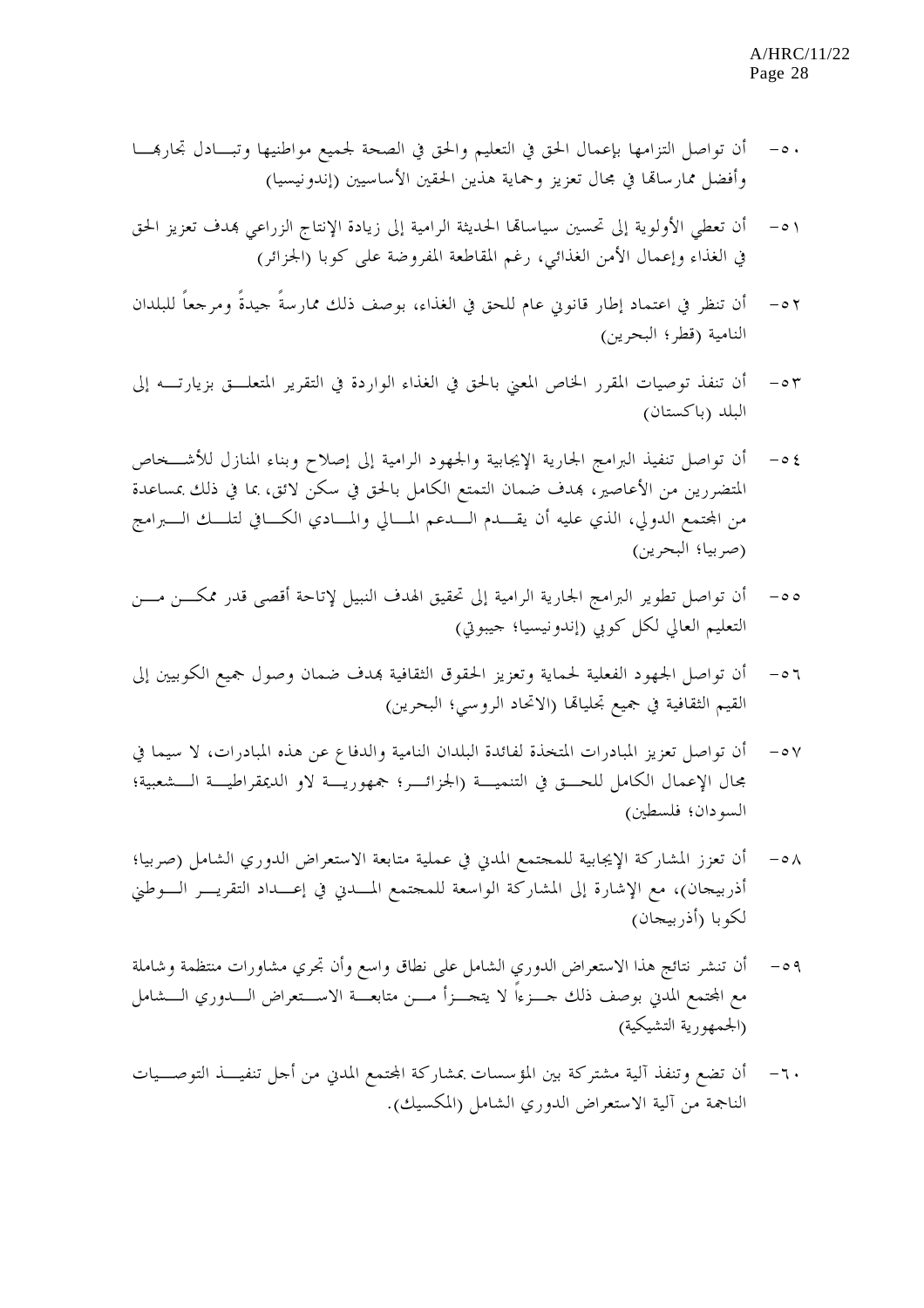-١٣١ أما التوصيات التالية فستنظر فيها كوبا وسترد عليها في الوقت المناسب . وسترد ردود كوبا على هـذه التوصيات ضمن تقرير النتائج الذي سيعتمده مجلس حقوق الإنسان في دورته الحادية عشرة:

- -١ أن تصدق على العهد الدولي الخاص بالحقوق المدنية والسياسية والعهد الدولي الخاص بالحقوق الاقتصادية والاجتماعية والثقافية وأن تنفذهما في أسرع وقت ممكن (كندا؛ هولنـدا؛ فرنـسا؛ إيطاليا؛ سويسرا؛ شيلي)، وأن تسرع في التصديق على العهد الدولي الخاص بـالحقوق المدنيـة والسياسية (شيلي)، بدون قيود (هولندا) أو تحفظات (إيطاليا) وأن تتخـذ تـدابير لتكييـف تشريعاهتا الوطنية (هولندا)، وكذا تيسير تعميم هذه المعاهدات على الجمهور وضمان وعي جميع الكوبيين بالحقوق الواردة فيها (كندا)؛
- -٢ أن تنظر في الانضمام إلى نظام روما الأساسي للمحكمة الجنائية الدولية وأن تسرع في التصديق على العهدين الخاصين بحقوق الإنسان (البرازيل)؛
	- -٣ أن تصدق على البروتوكول الاختياري الملحق باتفاقية مناهضة التعذيب (المملكة المتحدة)؛
- -٤ أن تصدق على الإعلان المتعلق بالمادة ٢٢ بشأن اتفاقية مناهضة التعذيب وأن تنظر في التصديق على البروتوكول الاختياري الملحق باتفاقية مناهضة التعذيب (سويسرا)؛
	- -٥ أن تنظر في التصديق على الاتفاقية الدولية لحقوق جميع العمال المهاجرين وأفراد أسرهم (أذربيجان)؛
		- -٦ أن تنشئ مؤسسة وطنية لحقوق الإنسان بموجب القانون وفقاً لمبادئ باريس (المكسيك)؛
- -٧ أن تصدر (الجمهورية التشيكية؛ سويسرا؛ فرنسا) وتوجه (الجمهورية التشيكية) دعوة دائمة إلى جميع الإجراءات الخاصة (الجمهورية التشيكية؛ سويسرا؛ فرنسا)؛
- -٨ أن تواصل سياسة الانفتاح والتعاون مع آليات حقوق الإنسان التابعة للأمم المتحدة، ولا سيما النظر بشكل إيجابي في الطلبات التي توجهها هذه الآليات التابعة للمجلس التي سبق لها أن أعربت عن رغبتها في زيارة كوبا (المكسيك)؛
- -٩ أن توجه دعوات إلى مقررين خاصين آخرين تابعين للأمم المتحدة، لا سيما المـسؤولون عـن المدافعين عن حقوق الإنسان (المملكة المتحدة)، وحرية الرأي والتعبير، وحرية الدين أو المعتقد، في أسرع وقت ممكن (المملكة المتحدة؛ سلوفاكيا)، واستقلال القضاة والمحامين (المملكة المتحدة) من أجل زيارة كوبا؛
- -١٠ أن تواصل فتح أبواهبا في وجه التعاون مع منظمات حقوق الإنسان والمنظمات الإنسانية، بما في ذلك من خلال توجيه دعوة مفتوحة إلى الإجراءات الخاصة وإتاحة إمكانية الـدخول الكامـل لممثلي اللجنة الدولية للصليب الأحمر (كندا)، والسماح للجنة الدولية للصليب الأحمر بـدخول السجون وزيارة السجناء (فرنسا)؛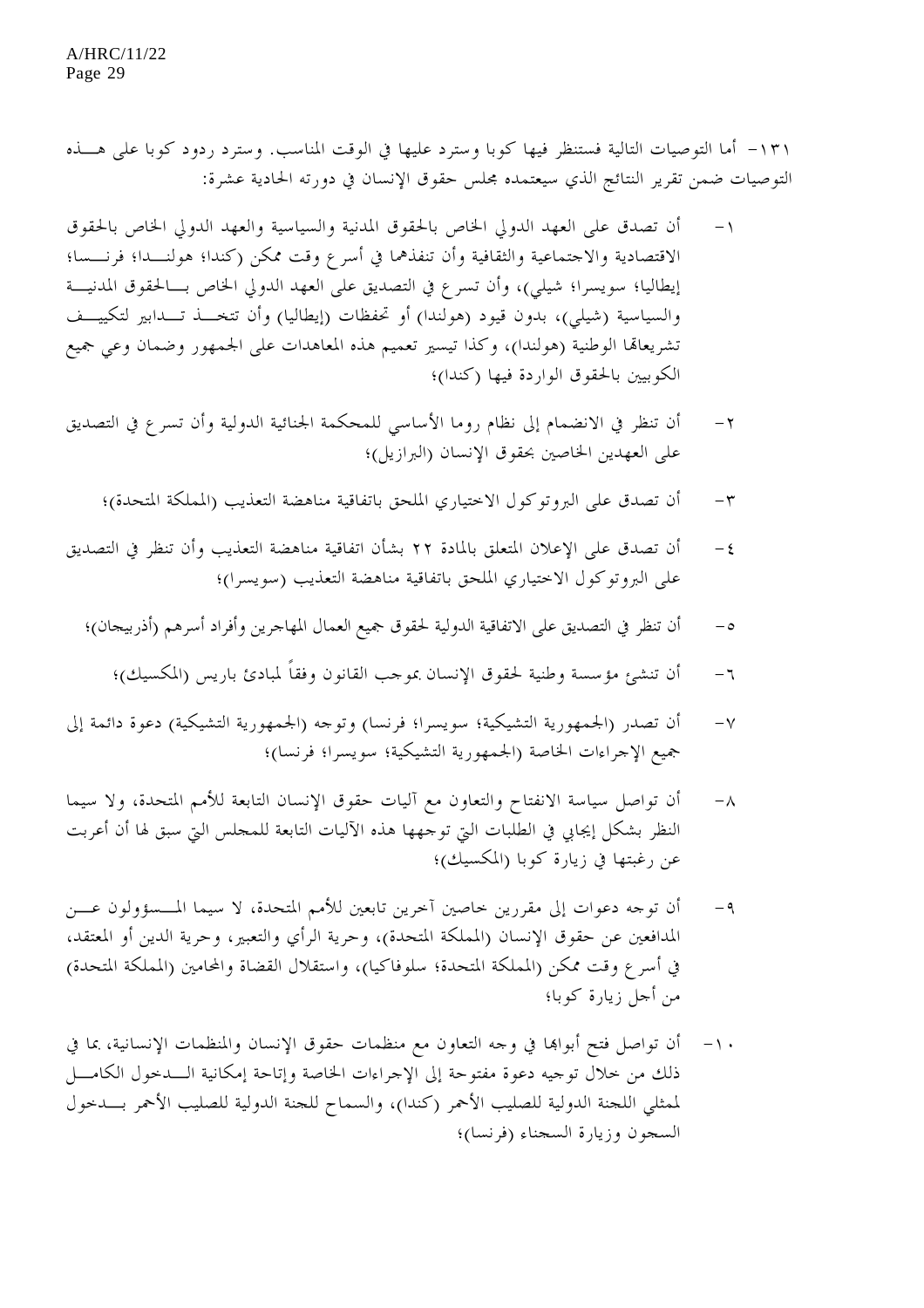- -١١ أن تسمح للمنظمات المستقلة الدولية بزيارة كوبا (المملكة المتحدة)؛
- -١٢ أن تتصدى للأسباب الجذرية للدعارة من خلال اتخاذ تدابير تعـزز فـرص المـرأة في اجملـال الاقتصادي (النمسا)؛
- -١٣ أن تخفض تدريجياً عدد الجرائم التي يعاقَب عليها بالإعدام (إيطاليا) وأن تنظر في اتخاذ تـدابير لاحقة من أجل إلغاء العقوبة هنائياً (سويسرا؛ إيطاليا)؛
- -١٤ أن تنشئ نظاماً دورياً لاستعراض سجوهنا من قبل الأمم المتحدة وغيرها من المراقبين الـدوليين ذوي الصلة، دعماً لما أعربت عنه من التزام بأن تواصل تحـسين نظـام الـسجون في كوبـا (المملكة المتحدة)؛
- -١٥ أن تتخذ التدابير اللازمة لمكافحة الاستغلال الجنسي وأن تعتمد قانوناً ينص على إطار قـانوني لحماية القصَّر من الاستغلال الجنسي (فرنسا)؛
- -١٦ أن تضمن الحق في المساواة أمام المحاكم، وفي محاكمة عادلة، على نحو ما ينص عليـه الإعـلان العالمي لحقوق الإنسان العهد الدولي الخاص بالحقوق المدنية والسياسية، وعلى نحو مـا ورد في مبادئ الأمم المتحدة الأساسية لاستقلال السلطة القضائية (إسرائيل)، وضمان حق جميع المواطنين في أن تستمع لهم محكمة مستقلة (النمسا)؛
- -١٧ أن تعتمد قانوناً يضمن حرية التنقل داخل الإقليم وفقاً للعهد الدولي الخاص بـالحقوق المدنيـة والسياسية، الذي وقَّعت عليه كوبا، وأن تلغي نظام الترخيص بمغادرة البلد، ثم تحذف جريمـة مغادرة الإقليم بصورة غير قانونية من القانون الجنائي لاحقاً (فرنسا).

-١٣٢ أما التوصيات المشار إليها في التقرير في الفقرات ٥٣(ب) و(ج)، و٦٤(أ)، و٧٩(ج) و(د)، و٩٦(ب)، و١٠٥(ب)، و١٠٦(أ)، و١٠٩(ب) و(ج)، و١١٠(ب) و(ج) أعلاه فلم تحظ بتأييد كوبا. وقد رفضت كوبـا تلك التوصيات على أساس إحدى الحجج التالية أو أكثر: (أ) لا يوجد أي شعب يمكن أن يقبل بالتشكيك في حقه في تقرير المصير وفي حقه السيادي في اختيار نظامه السياسي والاقتصادي والقـضائي والثقـافي والاجتمـاعي؛ (ب) لا يوجد بلد يمكن أن يقبل بأي توصية تساهم في تنفيذ سياسة تضعها قوة عظمى أجنبية هبدف تدمير النظام الدستوري الشرعي الذي اختاره الشعب بحرية؛ (ج) لا يمكن أن تقوم أي توصية على ادعاءات كاذبة أو محرَّفة أو ملفَّقة نتيجة جهل لواقع البلد أو نقص في المعلومات المتعلقة به.

-١٣٣ وجميع الاستنتاجات و/أو التوصيات الواردة في هذا التقرير تجسد موقف الدولة/الدول التي قدمتها و/أو الدولة موضوع هذا الاستعراض. لذا لا ينبغي تصورها على أهنا تحظى بتأييد الفريق العامل ككل.